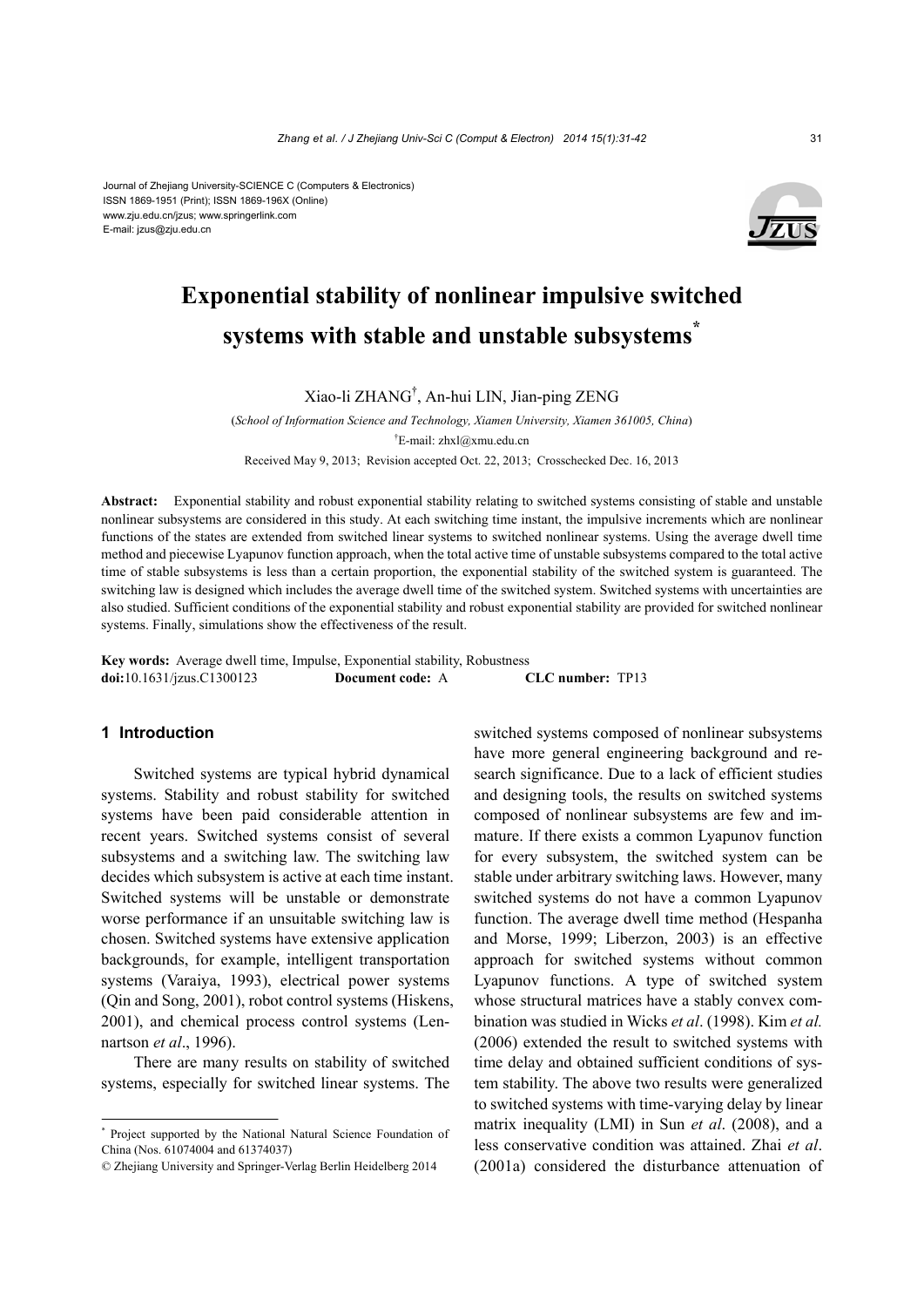switched systems consisting of several linear time-invariant subsystems. Using the average dwell time method and piecewise Lyapunov function approach, a sufficient condition of switched systems satisfying the level of disturbance attenuation less than *γ*0 was obtained, where each subsystem was Hurwitz stable and had the level of disturbance attenuation less than  $\gamma_0$ . When not all subsystems were Hurwitz stable, and the total active time of unstable subsystems compared to the total active time of stable subsystems was small enough, the sufficient condition of the switched system satisfying the level of disturbance attenuation less than *γ*0 also held. The stability of switched linear systems which were composed of Hurwitz stable subsystems and unstable subsystems was discussed in Zhai *et al*. (2001b). The switched systems were exponentially stable with designated margins under the constructed switching law. The stability of the switched systems with nonlinear disturbances was also studied. Zhai *et al*. (2005) investigated the stability and *L*2-gain performance of switched linear systems which were made up of continuous-time and discrete-time subsystems. All the continuous-time subsystems were Hurwitz stable, and all the discrete-time subsystems were Schur stable. All subsystems satisfied the  $L_2$ -gain performance less than a given positive number *γ*. A sufficient condition of the stability and  $L_2$ -gain performance less than the given positive number *γ* of the switched linear system under an arbitrary switching law was given, when every subsystem had a common Lyapunov function. When every subsystem did not have a common Lyapunov function, but a piecewise Lyapunov function, a sufficient condition of the stability and weighting *L*<sub>2</sub>-gain performance which was less than the given positive number *γ* of the switched linear system was obtained using an average dwell time method. Sun *et al*. (2007) studied the stability and *L*2-gain performance of switched linear systems composed of stable and unstable subsystems with time-varying delay and disturbances. When the total active time of unstable subsystems compared to the total active time of stable subsystems was small enough, the stability and *L*<sub>2</sub>-gain performance of the switched system could be guaranteed with the given condition.

On the other hand, the occurring impulse in the system has an extensively practical background. If the impulse cannot be handled well, it will affect the stability and robust design of the switched system. Linear systems with multiple delays were studied in de la Sen and Luo (2003). The systems had inputs of impulses generated at different time instants. Compared to the delay dynamics, if the delay-free part was stable enough, the amplitudes of the impulses can be selected larger and the time intervals between them can be selected longer. When the delay-free dynamics were not exponentially stable, the systems could admit faster input impulses and signs to achieve stabilization. Marchenko and Zaczkiewicz (2009) considered a kind of hybrid dynamical system with the effect of impulses, including both continuous and discrete components. Using the Cauchy formula, the solutions of its dual systems were obtained. Then the integral representations of the solutions were derived by the solutions of its dual systems. The time-varying linear systems were considered in de la Sen (2006). The systems had a time-varying delay, and the delayfree dynamics and the delays were time-varying and impulsive. The input from outside could also be impulsive. Using three different auxiliary homogeneous systems, the state and output trajectories were constructed with given bounded initial conditions. The stability of the system was analyzed. Most of the results on impulsive increments are linear functions of the states (Xu *et al*., 2005; 2008; Yao *et al*., 2006). Xu and Teo (2010) investigated the exponential stability of switched systems with impulsive increments which were nonlinear functions of the states. A sufficient condition of the exponential stability for impulsive switched systems was given. However, every subsystem was a linear system. Zong *et al*. (2008) discussed the robust stabilization of uncertain impulsive switched systems with time delay in various states. The impulsive increments were linear functions of the states. They studied two cases: (1) the time delay was larger than the dwell time; (2) the time delay was less than the dwell time. A sufficient condition of globally asymptotical stability of an impulsive switched system was given. Hespanha *et al*. (2008) considered the input-to-state stability (ISS) of impulsive systems. When the continuous state was input-to-state stable and the discrete state was inputto-state unstable, or both dynamics are input-to-state stable, sufficient conditions of ISS of the system were given by using the average dwell time method. Liu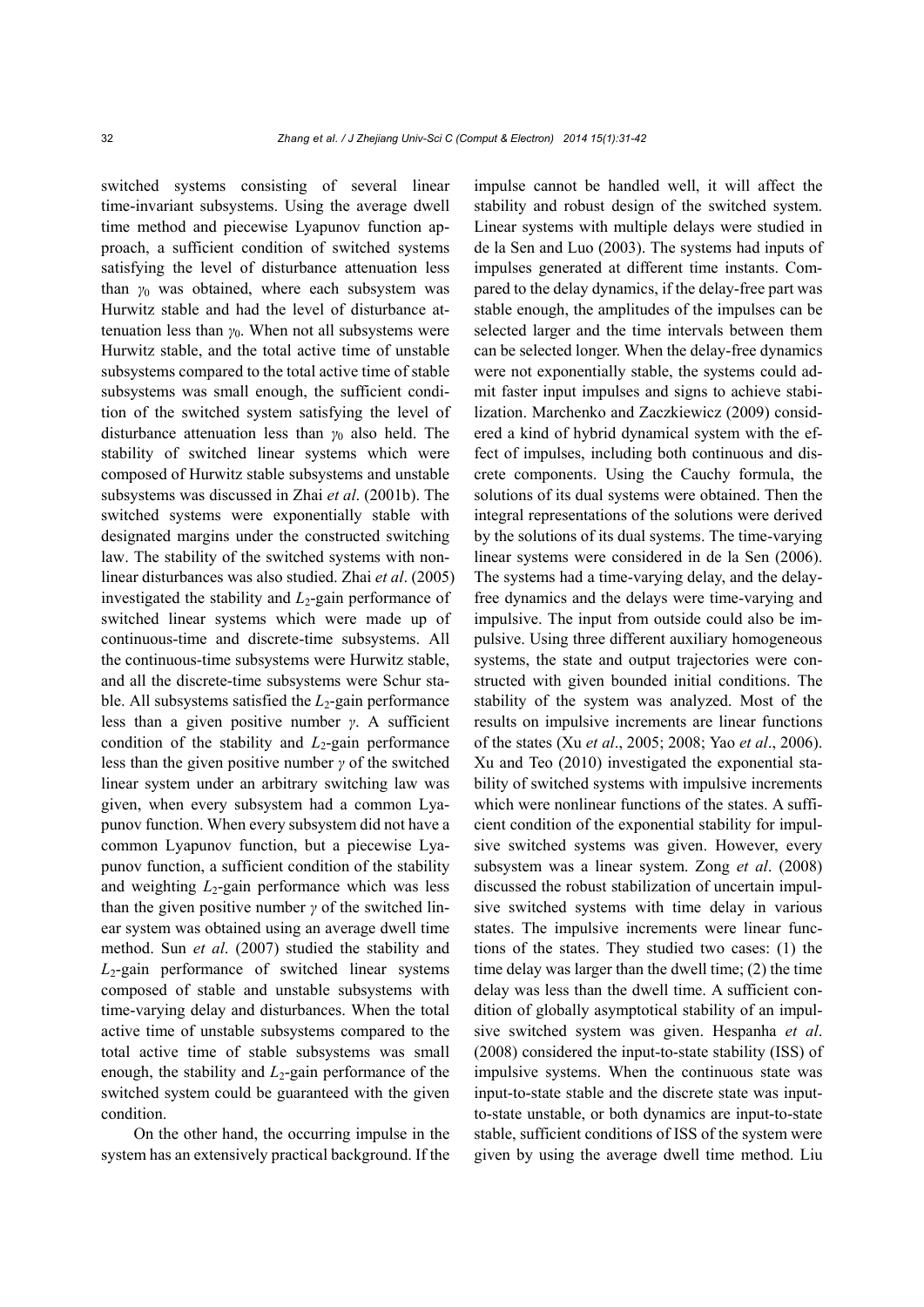and Marquez (2008) discussed the controllability and observability of switching impulsive systems. By using the characteristic polynomial theory of matrix, a necessary and sufficient condition for controllability and controlled observability was given. Zhu (2010) investigated the stability of switched impulsive systems with time delay. Not all subsystems were necessarily stable. An easily verifiable sufficient condition of switched impulsive systems was given using the minimum holding time. Liu *et al*. (2011) studied ISS and the integral input-to-state stability (iISS) of impulsive and switching hybrid systems with time delay using a Lyapunov-Krasovskii function. With the impulsive increments, when the impulse and switching signal satisfied the upper bound of the average dwell time, the whole switched system would be input-to-state stable (or integral input-to-state stable) even if none of the subsystems was input-to-state stable (or integral input-to-state stable). They also investigated the case when every subsystem was input-to-state stable (or integral input-to-state stable). The whole switched system would be input-to-state stable (or integral input-to-state stable) if the impulse and switching signal satisfied the lower bound of the average dwell time. Wang *et al*. (2008) studied the stabilization and  $L_2$ -gain performance of uncertain switched cascade systems. The uncertainties were norm bounded time-varying. By applying the average dwell time method and piecewise Lyapunov function method, switched nonlinear systems were stable and had an *L*<sub>2</sub>-gain performance with suitable designed controllers as long as every subsystem was stabilized. They did not discuss the case when any subsystems of the switched system were unstable, or include the impulsive increments at the switching time instant.

To our knowledge, there is no result on the switched cascade nonlinear systems with nonlinear impulsive increments. In this paper, the exponential stability and robust exponential stability of switched systems consisting of stable and unstable nonlinear subsystems are considered. The impulsive increments which are nonlinear functions of the states are considered at each switching time instant. Using the average dwell time method and piecewise Lyapunov function approach, if the total active time of unstable subsystems compared to the total active time of stable subsystems is less than a certain proportion, the exponential stability of the switched system is guaranteed. Switched systems with uncertainties are also studied. Sufficient conditions of the exponential stability and robust exponential stability are provided. We extend the results of nonlinear impulsive increments for switched linear systems in Xu and Teo (2010) to those for switched nonlinear systems. Finally, simulations show the effectiveness of the extension.

## **2 System description**

Consider the following switched nonlinear system consisting of *m* subsystems

$$
\begin{cases}\n\dot{x}_1(t) = A_{1\sigma(t)}x_1(t) + A_{2\sigma(t)}x_2(t), & t \neq t_k, \\
\dot{x}_2(t) = f_{2\sigma(t)}(x_2(t)), & t \neq t_k, \\
\Delta x_1(t) = E_{1k}x_1(t) + \phi_k(t, x_1(t)), & t = t_k, \\
\Delta x_2(t) = E_{2k}x_2(t) + \phi_{2k}(t, x_2(t)), & t = t_k,\n\end{cases}
$$
\n(1)

where  $\mathbf{x}(t) \in \mathbb{R}^n$  is the state of the system,  $\mathbf{x}_1(t) \in \mathbb{R}^q$  and  $x_2(t) \in \mathbb{R}^{n-q}$  are the linear and nonlinear components with appropriate dimensions, respectively,  $\sigma(t)$ : [0, +∞)→*M*={1, 2, …, *m*} is the switching signal, and *m* is a positive integer denoting the number of subsystems. Corresponding to  $\sigma(t)$ , we have the switching sequence

$$
\{x_{t_0}, (i_0, t_0), \ldots, (i_k, t_k), \ldots, | i_k \in M, k=0, 1, \ldots\},\
$$

which means that when  $t \in (t_k, t_{k+1}]$ , the  $i_k$ th subsystem is activated.  $A_{1i}$  and  $A_{2i}$  are constant matrices with appropriate dimensions;  $\phi_{1k}(t, x_1(t))$  and  $\phi_{2k}(t, x_2(t))$ are nonlinear vector-valued functions of *t* and the components  $x_1(t)$  or  $x_2(t)$  of the state, respectively, satisfying  $\phi_{1k}(t, 0) \equiv \phi_{2k}(t, 0) \equiv 0$  for all of  $t \in [t_0, +\infty)$ ;  $f_{2i}(x_2(t))$  is the nonlinear smooth vector field for each certain *i*, and satisfies  $f_{2i}(0)=0$ ;  $\Delta x_1(t)$  and  $\Delta x_2(t)$  are the impulsive increments at each switching time instant of the switched system corresponding to the state components  $x_1(t)$  and  $x_2(t)$ .

$$
\Delta x_1(t)=x_1(t_k^+) - x_1(t_k^-)=x_1(t_k^+) - x_1(t_k),\Delta x_2(t)=x_2(t_k^+) - x_2(t_k^-)=x_2(t_k^+) - x_2(t_k),
$$

where

$$
x_1(t_k^+) = \lim_{t \downarrow t_k} x_1(t), x_2(t_k^+) = \lim_{t \downarrow t_k} x_2(t),
$$
  

$$
x_1(t_k) = x_1(t_k^-) = \lim_{t \uparrow t_k} x_1(t), x_2(t_k) = x_2(t_k^-) = \lim_{t \uparrow t_k} x_2(t).
$$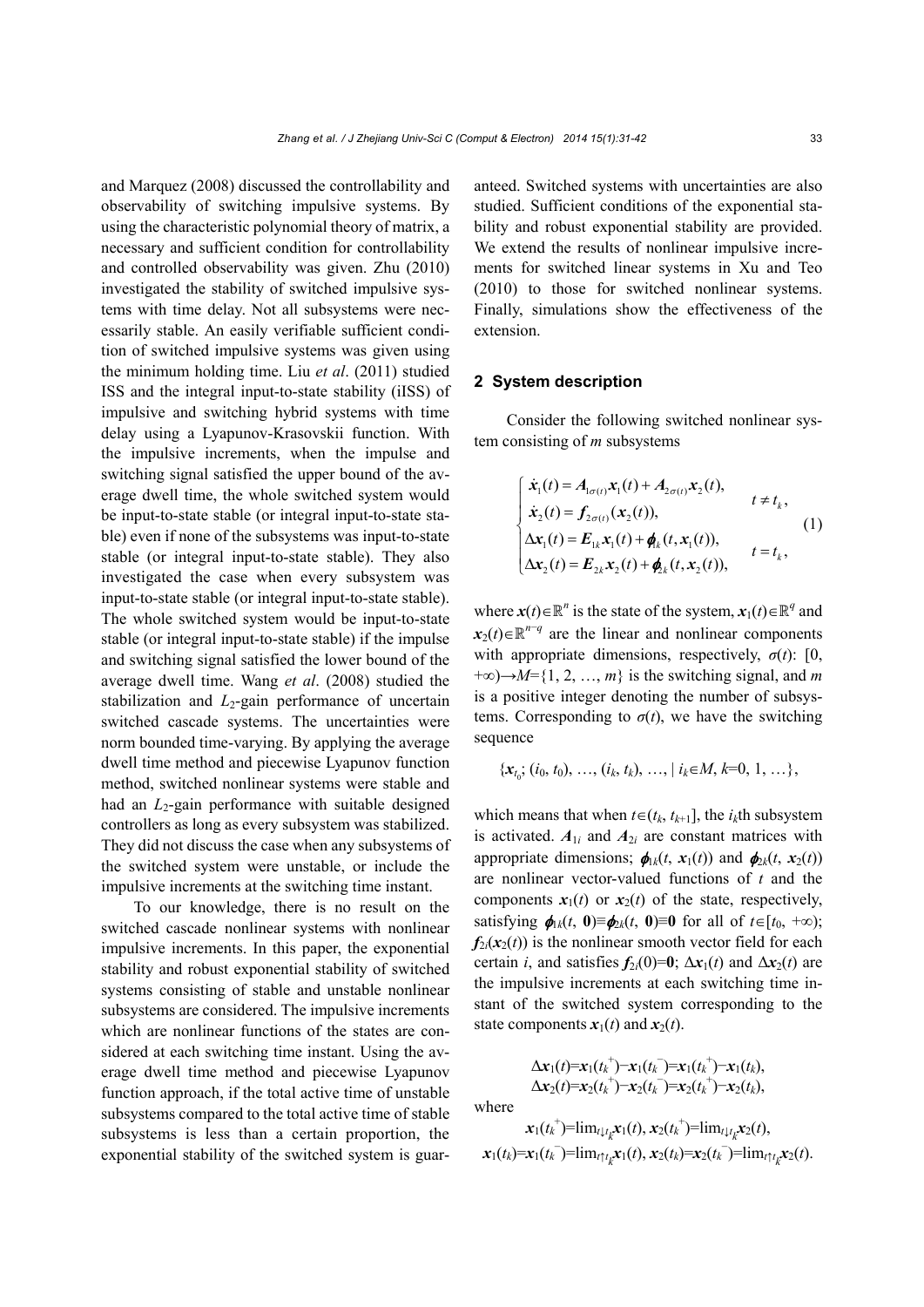It means that the solutions of the nonlinear impulsive switched system (1) are left-continuous.  $E_{1k}$  and  $E_{2k}$ are constant matrices with appropriate dimensions. We assume that the impulsive effects are coupled with the switching signal.

If the switched system contains uncertainties, the system can be expressed as

$$
\begin{cases}\n\dot{x}_1(t) = (A_{1\sigma(t)} + \Delta A_{1\sigma(t)})x_1(t) \\
+ (A_{2\sigma(t)} + \Delta A_{2\sigma(t)})x_2(t), \quad t \neq t_k, \\
\dot{x}_2(t) = (f_{2\sigma(t)} + \Delta f_{2\sigma(t)}) (x_2(t)), \\
\Delta x_1(t) = E_{1k}x_1(t) + \phi_k(t, x_1(t)), \\
\Delta x_2(t) = E_{2k}x_2(t) + \phi_k(t, x_2(t)),\n\end{cases}
$$
\n(2)

where  $\Delta A_{1i}$ ,  $\Delta A_{2i}$ , and  $\Delta f_{2i}$  are the uncertainties of the *i*th subsystem.

In this study, we use the standard notations: ' $|| \cdot ||'$ denotes the Euclidean norm of a vector or a matrix;  $P>0$  ( $\geq 0$ ,  $\leq 0$ , or  $\leq 0$ ) represents that matrix *P* is positive definite (positive semidefinite, negative definite, or negative semidefinite);  $\lambda_{\text{max}}(\mathbf{R})$  and  $\lambda_{\text{min}}(\mathbf{R})$  denote the maximum and minimum eigenvalues of a symmetric matrix *R*, respectively.

To obtain the exponential stability and robust exponential stability of nonlinear impulsive switched systems with stable and unstable subsystems, the following assumptions, definitions, and lemmas are required.

**Assumption 1** The time-varying structural uncertainties have the following form:

$$
[\Delta A_{1i}(t), \Delta A_{2i}(t)] = \boldsymbol{D}_i \boldsymbol{F}_i(t) [\boldsymbol{H}_{1i}, \boldsymbol{H}_{2i}], \qquad (3)
$$

where  $D_i$ ,  $H_{1i}$ , and  $H_{2i}$  are constant matrices with appropriate dimensions, and  $F_i(t)$  is an unknown time-varying matrix satisfying  $\mathbf{F}_i^{\mathrm{T}}(t)\mathbf{F}_i(t) \leq \mathbf{I} \ \forall t$ . *I* is a unit matrix with an appropriate dimensionality.

**Assumption 2** The uncertainty in nonlinear component  $x_2(t)$  satisfies

$$
\left\| \Delta f_{2i}(x_2) \right\| \leq q_i \left\| f_{2i}(x_2) \right\| \tag{4}
$$

for every  $i \in M$ , where  $0 \leq q_i \leq 1$ .

**Assumption 3** The nonlinear impulsive increments satisfy

$$
\begin{cases}\n\|\pmb{\phi}_k(t, \mathbf{x}_1(t))\| \leq \rho_{1k} \|\mathbf{x}_1(t)\|, \\
\|\pmb{\phi}_k(t, \mathbf{x}_2(t))\| \leq \rho_{2k} \|\mathbf{x}_2(t)\|,\n\end{cases} (5)
$$

for all  $t \in [t_0, +\infty)$ , where  $\rho_{1k} = \rho(I + E_{1k})$  and  $\rho_{2k} =$  $\rho(I+E_{2k})$ .  $\rho(\cdot)$  denotes the spectral radius of the matrix in the bracket.

**Definition 1** The equilibrium  $x^* = 0$  of system (1) is said to be exponentially stable under the given switching law  $\sigma(t)$ , if the solution of system (1) satisfies

$$
\|x(t)\| \leq \kappa x(t_0) e^{-\lambda(t-t_0)}, \forall t \geq t_0,
$$

for the given positive real numbers  $\lambda$  and  $\kappa$ , where  $\mathbf{x}(t_0)$ is the initial state of system (1) at  $t=t_0$ .

**Definition 2** (Hespanha and Morse, 1999)For any  $T_2 > T_1 \geq 0$ , let  $N_\sigma(T_1, T_2)$  denote the number of switching signal  $\sigma(t)$  over time interval  $(T_1, T_2)$ . If  $N_{\sigma}(T_1, T_2)$ ≤ $N_0$ +( $T_2$ - $T_1$ )/ $T_a$  holds for  $T_a$ >0,  $N_0$ ≥0, then  $T_a$  is called the average dwell time. As commonly used in the literature, we choose the chatter bound  $N_0=0$ .

Lemma 1 (Petersen and Hollot, 1986) For given matrices  $Q = Q^{T} < 0$ , *H*, *E*, and  $R = R^{T} > 0$  with appropriate dimensions,

$$
\mathbf{Q} + \mathbf{H}\mathbf{F}(t)\mathbf{E} + \mathbf{E}^{\mathrm{T}}\mathbf{F}^{\mathrm{T}}(t)\mathbf{H}^{\mathrm{T}} < 0 \tag{6a}
$$

holds for any  $F(t)$  satisfying  $F<sup>T</sup>(t)F(t) \le R$  if and only if there exists a positive real number *ε* such that

$$
Q^+ \varepsilon H H^{\mathrm{T}} + \varepsilon^{-1} E^{\mathrm{T}} R E < 0. \tag{6b}
$$

**Lemma 2** (Guan *et al.*, 2005) Let  $P \in \mathbb{R}^{n \times n}$  be a given symmetric positive definite matrix and let  $Q \in \mathbb{R}^{n \times n}$  be a given symmetric matrix. Then

$$
\lambda_{\min}(\boldsymbol{P}^{-1}\boldsymbol{Q})\mathcal{Q}(t) \leq \mathbf{x}^{\mathrm{T}}(t)\boldsymbol{Q}\mathbf{x}(t) \leq \lambda_{\max}(\boldsymbol{P}^{-1}\boldsymbol{Q})\mathcal{Q}(t) \qquad (7)
$$

for all  $\mathbf{x}(t) \in \mathbb{R}^n$ , where  $\Omega(t) = \mathbf{x}^T(t) \mathbf{P} \mathbf{x}(t)$ .

**Remark 1** The subsystem of the switched system (1) is a kind of cascade nonlinear system. When a nonlinear system cannot be exactly linearized, it has the form of subsystem (1). So, this form has some certain representatives.

#### **3 Main results**

## **3.1 Exponential stability for nonlinear impulsive switched systems with stable and unstable subsystems**

For the subsystems of the switched system (1), we assume that every subsystem is stable when  $i \in$  $M_s = \{h_1, h_2, \ldots, h_r\}$ , and every subsystem is unstable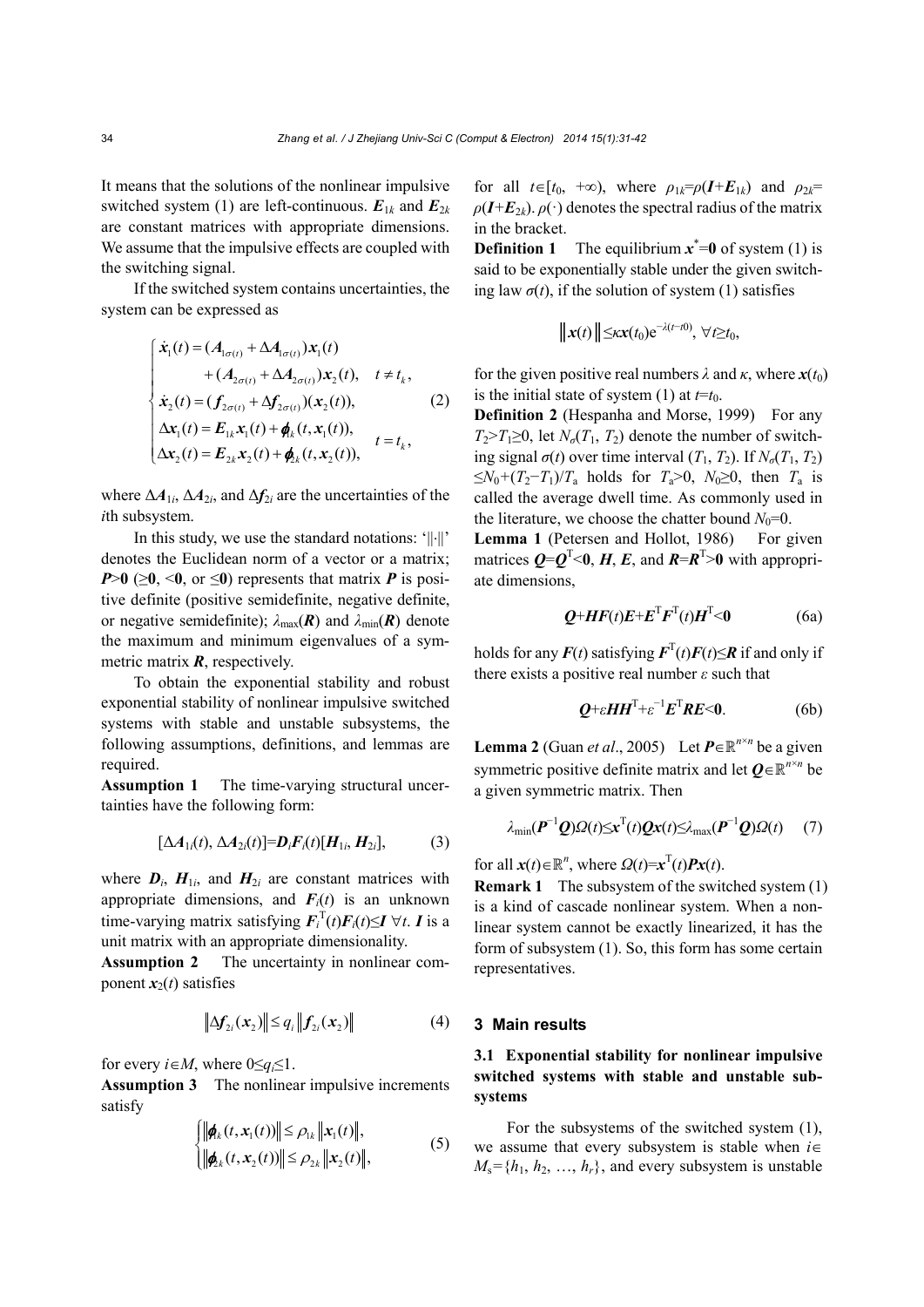when  $i \in M_u = \{h_{r+1}, h_{r+2}, ..., h_m\}$ , where  $h_i \in M$  (1≤*i*≤*m*). Thus, the following results can be obtained:

**Lemma 3** For every  $i \in M_s$ , the stable nonlinear subsystem

$$
\begin{cases} \dot{\mathbf{x}}_1(t) = A_{1i} \mathbf{x}_1(t) + A_{2i} \mathbf{x}_2(t), \\ \dot{\mathbf{x}}_2(t) = \mathbf{f}_{2i} (\mathbf{x}_2(t)), \end{cases}
$$
 (8)

satisfies that if there are positive numbers  $\lambda^-$  and  $\varepsilon_i$ such that

(i) There exists a positive definite solution matrix  $P_i$  leading to

$$
\begin{pmatrix} A_{ii}^{\mathrm{T}}P_i + P_i A_{ii} + \lambda^{-} P_i & P_i \\ P_i & -\varepsilon_i I \end{pmatrix} < 0.
$$
 (9a)

(ii) There exists a proper, positive definite, radically unbounded function  $W_i(\mathbf{x}_2)$ , such that

$$
\frac{\partial W_i(\mathbf{x}_2)}{\partial \mathbf{x}_2} \cdot \mathbf{f}_{2i}(\mathbf{x}_2) \le -b_{1i} ||\mathbf{x}_2||^2, \tag{9b}
$$

$$
a_{1i} \|x_2\|^2 \le W_i(x_2) \le a_{2i} \|x_2\|^2, \tag{9c}
$$

where  $a_{1i}$ ,  $a_{2i}$ , and  $b_{1i}$  are all positive numbers. Then the state of system  $(8)$  from time  $t_0$  satisfies

$$
V_i(t) \leq e^{-\lambda^-(t-t_0)} V_i(t_0),
$$

where  $V_i(t)$  is a Lyapunov function candidate of system (8) with

$$
V_i(t) = x_1^{\mathrm{T}} P_i x_1 + l_i W_i(x_2). \tag{10}
$$

 $l_i$  is a constant to be specified in the proof.

**Proof** For the stable subsystem (8), we choose  $V_i(t)$ in Eq. (10) as the Lyapunov function candidate. Then the time derivative of  $V_i(t)$  along the trajectory of subsystem (8) is

$$
\dot{V}_i(\mathbf{x}(t)) = \dot{\mathbf{x}}_1^{\mathrm{T}} \boldsymbol{P}_i \mathbf{x}_1 + \mathbf{x}_1^{\mathrm{T}} \boldsymbol{P}_i \dot{\mathbf{x}}_1 + l_i \frac{\partial W_i}{\partial \mathbf{x}_2} (\mathbf{x}_2) \cdot \boldsymbol{f}_{2i} (\mathbf{x}_2)
$$
\n
$$
= (\boldsymbol{A}_{1i} \mathbf{x}_1 + \boldsymbol{A}_{2i} \mathbf{x}_2)^{\mathrm{T}} \boldsymbol{P}_i \mathbf{x}_1 + \mathbf{x}_1^{\mathrm{T}} \boldsymbol{P}_i (\boldsymbol{A}_{1i} \mathbf{x}_1 + \boldsymbol{A}_{2i} \mathbf{x}_2)
$$
\n
$$
+ l_i \frac{\partial W_i}{\partial \mathbf{x}_2} (\mathbf{x}_2) \cdot \boldsymbol{f}_{2i} (\mathbf{x}_2)
$$
\n
$$
\leq \mathbf{x}_1^{\mathrm{T}} (\boldsymbol{A}_{1i}^{\mathrm{T}} \boldsymbol{P}_i + \boldsymbol{P}_i \boldsymbol{A}_{1i}) \mathbf{x}_1 + 2 \mathbf{x}_1^{\mathrm{T}} \boldsymbol{P}_i \boldsymbol{A}_{2i} \mathbf{x}_2 - l_i \boldsymbol{b}_{1i} ||\mathbf{x}_2||^2.
$$
\n(11)

From Lemma 1, there is a positive number  $\varepsilon_i$  such that

$$
2\boldsymbol{x}_{1}^{\mathrm{T}}\boldsymbol{P}_{i}\boldsymbol{A}_{2i}\boldsymbol{x}_{2} \leq \varepsilon_{i}\boldsymbol{x}_{2}^{\mathrm{T}}\boldsymbol{A}_{2i}^{\mathrm{T}}\boldsymbol{A}_{2i}\boldsymbol{x}_{2} + \varepsilon_{i}^{-1}\boldsymbol{x}_{1}^{\mathrm{T}}\boldsymbol{P}_{i}\boldsymbol{P}_{i}\boldsymbol{x}_{1}. \quad (12a)
$$

Using the Schur complementary lemma, that condition (i) in Lemma 3 holds is equivalent to

$$
A_{ii}^{\mathrm{T}}P_i + P_i A_{1i} + \lambda^{\mathrm{T}}P_i + \varepsilon_i^{-1} P_i P_i < 0. \qquad (12b)
$$

According to Eqs. (12a) and (12b), Eq. (11) can be changed to

$$
\dot{V}_i(\mathbf{x}(t)) \le -\lambda^\top \mathbf{x}_1^\top \mathbf{P}_i \mathbf{x}_1 + \varepsilon_i \mathbf{x}_2^\top \mathbf{A}_{2i}^\top \mathbf{A}_{2i} \mathbf{x}_2 - l_i b_{1i} ||\mathbf{x}_2||^2
$$
\n
$$
\le -\lambda^\top [\mathbf{x}_1^\top \mathbf{P}_i \mathbf{x}_1 + l_i W_i(\mathbf{x}_2)] + \lambda^\top l_i W_i(\mathbf{x}_2)
$$
\n
$$
+ \varepsilon_i \lambda_{\max} (\mathbf{A}_{2i}^\top \mathbf{A}_{2i}) \mathbf{x}_2^\top \mathbf{x}_2 - l_i b_{1i} ||\mathbf{x}_2||^2
$$
\n
$$
\le -\lambda^\top V_i(\mathbf{x}) + \lambda^\top l_i a_{2i} ||\mathbf{x}_2||^2 + \varepsilon_i \lambda_{\max} (\mathbf{A}_{2i}^\top \mathbf{A}_{2i}) \mathbf{x}_2^\top \mathbf{x}_2
$$
\n
$$
-l_i b_{1i} ||\mathbf{x}_2||^2
$$
\n
$$
\le -\lambda^\top V_i(\mathbf{x}) - [l_i (b_{1i} - \lambda^\top a_{2i}) + \varepsilon_i \lambda_{\max} (\mathbf{A}_{2i}^\top \mathbf{A}_{2i})] ||\mathbf{x}_2||^2. \tag{12c}
$$

We can choose

$$
l_i \leq \varepsilon_i \lambda_{\max}(A_{2i}^T A_{2i})/(\lambda^- a_{2i} - b_{1i}), \quad (i \in M_s),
$$
\nand thus

\n
$$
\dot{V}(\mathbf{x}(t)) \leq -\lambda^- V(\mathbf{x}(t))
$$

$$
\Rightarrow V_i(\mathbf{x}(t)) \leq V_i(\mathbf{x}(t_0))e^{-\lambda^-(t-t_0)}.\tag{13}
$$

**Lemma 4** For every  $i \in M_u$ , the unstable nonlinear subsystem

$$
\begin{cases} \dot{x}_1(t) = A_{1i}x(t) + A_{2i}x_2(t), \\ \dot{x}_2(t) = f_{2i}(x_2(t)), \end{cases}
$$
\n(14)

satisfies that if there exists positive numbers  $\lambda^+$  and  $\varepsilon_i$ such that

(ia) There exists a positive definite solution matrix  $P_i$  leading to

$$
\begin{pmatrix} A_{i}^{\mathrm{T}} P_{i} + P_{i} A_{i} - \lambda^{+} P_{i} & P_{i} \\ P_{i} & -\varepsilon_{i} I \end{pmatrix} < 0.
$$
 (15a)

(iia) There exists a proper, positive definite, and radically unbounded function  $W_i(\mathbf{x}_2)$ , such that

$$
\frac{\partial W_i(\mathbf{x}_2)}{\partial \mathbf{x}_2} \cdot \mathbf{f}_{2i}(\mathbf{x}_2) \le b_{2i} ||\mathbf{x}_2||^2, \quad (15b)
$$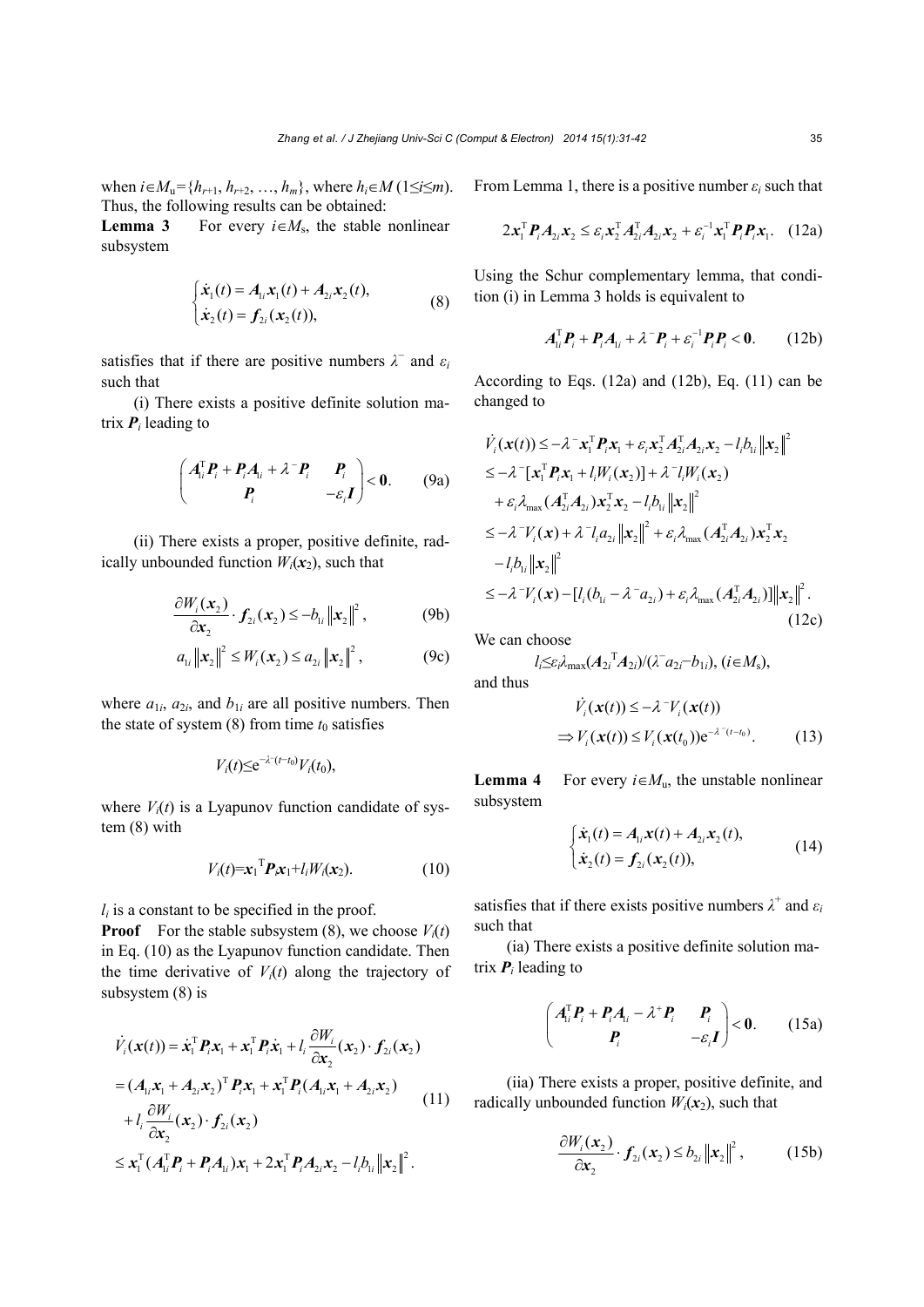$$
a_{1i} \|x_2\|^2 \le W_i(x_2) \le a_{2i} \|x_2\|^2, \qquad (15c)
$$

where  $a_{1i}$ ,  $a_{2i}$ , and  $b_{2i}$  are all positive numbers. Then the states of system  $(14)$  from time  $t_0$  satisfy

$$
V_i(t) \leq e^{\lambda^+(t-t_0)} V_i(t_0),
$$

where  $V_i(t) = x_1^\mathrm{T} P_i x_1 + l_i W_i(x_2)$  is a Lyapunov function candidate of system (14) with *li* being a constant to be specified in the proof.

**Proof** For the unstable subsystem (14), we choose the following Lyapunov function candidate:

$$
V_i(t)=\mathbf{x}_1^{\mathrm{T}}\mathbf{P}_i\mathbf{x}_1+l_iW_i(\mathbf{x}_2).
$$

Then the time derivative of  $V_i(t)$  along the trajectory of subsystem (14) is

$$
\dot{V}_i(\mathbf{x}(t)) = \dot{\mathbf{x}}_1^{\mathrm{T}} \boldsymbol{P}_i \mathbf{x}_1 + \mathbf{x}_1^{\mathrm{T}} \boldsymbol{P}_i \dot{\mathbf{x}}_1 + l_i \frac{\partial W_i}{\partial \mathbf{x}_2} (\mathbf{x}_2) \cdot \boldsymbol{f}_{2i} (\mathbf{x}_2)
$$
\n
$$
= (\boldsymbol{A}_{1i} \mathbf{x}_1 + \boldsymbol{A}_{2i} \mathbf{x}_2)^{\mathrm{T}} \boldsymbol{P}_i \mathbf{x}_1 + \mathbf{x}_1^{\mathrm{T}} \boldsymbol{P}_i (\boldsymbol{A}_{1i} \mathbf{x}_1 + \boldsymbol{A}_{2i} \mathbf{x}_2)
$$
\n
$$
+ l_i \frac{\partial W_i}{\partial \mathbf{x}_2} (\mathbf{x}_2) \cdot \boldsymbol{f}_{2i} (\mathbf{x}_2)
$$
\n
$$
= \mathbf{x}_1^{\mathrm{T}} (\boldsymbol{A}_{1i}^{\mathrm{T}} \boldsymbol{P}_i + \boldsymbol{P}_i \boldsymbol{A}_{1i}) \mathbf{x}_1 + 2 \mathbf{x}_1^{\mathrm{T}} \boldsymbol{P}_i \boldsymbol{A}_{2i} \mathbf{x}_2 + l_i \boldsymbol{b}_{2i} ||\mathbf{x}_2||^2.
$$
\n(16)

Similar to Eq. (12a), there is a positive real number  $\varepsilon_i$ such that

$$
2\boldsymbol{x}_{1}^{\mathrm{T}}\boldsymbol{P}_{i}\boldsymbol{A}_{2i}\boldsymbol{x}_{2} \leq \varepsilon_{i}\boldsymbol{x}_{2}^{\mathrm{T}}\boldsymbol{A}_{2i}^{\mathrm{T}}\boldsymbol{A}_{2i}\boldsymbol{x}_{2} + \varepsilon_{i}^{-1}\boldsymbol{x}_{1}^{\mathrm{T}}\boldsymbol{P}_{i}\boldsymbol{P}_{i}\boldsymbol{x}_{1}. \quad (17a)
$$

From Eq. (16), the following inequality can be obtained:

$$
\dot{V}_i(\boldsymbol{x}(t)) \leq \boldsymbol{x}_1^{\mathrm{T}} (\boldsymbol{A}_{1i}^{\mathrm{T}} \boldsymbol{P}_i + \boldsymbol{P}_i \boldsymbol{A}_{1i}) \boldsymbol{x}_1 + \varepsilon_i \boldsymbol{x}_2^{\mathrm{T}} \boldsymbol{A}_{2i}^{\mathrm{T}} \boldsymbol{A}_{2i} \boldsymbol{x}_2 \n+ \varepsilon_i^{-1} \boldsymbol{x}_1^{\mathrm{T}} \boldsymbol{P}_i \boldsymbol{P}_i \boldsymbol{x}_1 + l_i b_{2i} ||\boldsymbol{x}_2||^2.
$$

Using the Schur complementary lemma, that condition (ia) in Lemma 4 holds is equivalent to

$$
A_{i}^{\mathrm{T}}P_{i} + P_{i}A_{i} - \lambda^{+}P_{i} + \varepsilon_{i}^{-1}P_{i}P_{i} < 0. \qquad (17b)
$$

Therefore, according to Eqs. (17a) and (17b), Eq. (16) can be changed to

$$
\dot{V}_i(\mathbf{x}(t)) \leq \lambda^+ \mathbf{x}_1^\top P_i \mathbf{x}_1 + \varepsilon_i \mathbf{x}_2^\top A_{2i}^\top A_{2i} \mathbf{x}_2 + l_i b_{2i} ||\mathbf{x}_2||^2
$$
\n
$$
\leq \lambda^+ (\mathbf{x}_1^\top P_i \mathbf{x}_1 + l_i W_i(\mathbf{x}_2)) - \lambda^+ l_i W_i(\mathbf{x}_2)
$$
\n
$$
+ \varepsilon_i \lambda_{\max} (A_{2i}^\top A_{2i}) \mathbf{x}_2^\top \mathbf{x}_2 + l_i b_{2i} ||\mathbf{x}_2||^2
$$
\n
$$
\leq \lambda^+ V_i(\mathbf{x}) - \lambda^+ l_i a_{1i} ||\mathbf{x}_2||^2 + \varepsilon_i \lambda_{\max} (A_{2i}^\top A_{2i}) ||\mathbf{x}_2||^2
$$
\n
$$
+ l_i b_{2i} ||\mathbf{x}_2||^2
$$
\n
$$
= \lambda^+ V_i(\mathbf{x}) - [l_i(\lambda^+ a_{1i} - b_{2i}) - \varepsilon_i \lambda_{\max} (A_{2i}^\top A_{2i})] ||\mathbf{x}_2||^2.
$$
\n(17c)

We can choose

$$
l \geq \varepsilon_i \lambda_{\max}(A_{2i}^T A_{2i})/(\lambda^{\dagger} a_{1i} - b_{2i}), (i \in M_{\mathrm{u}}),
$$
 and thus

$$
\dot{V}_i(x(t)) \leq \lambda^+ V_i(x(t)) \Rightarrow V_i(x(t)) \leq V_i(x(t_0)) e^{\lambda^+(t-t_0)}.
$$

Similar to Sun *et al*. (2007), we select the following notations: For any switching signal and any  $0 \le t_1 \le t_2$ , let  $T^+(t_1, t_2)$  and  $T^-(t_1, t_2)$  denote the total active time of the unstable and the stable subsystems during time interval  $(t_1, t_2)$ , respectively.

We give the switching law as

**S1**: For switching signal  $\sigma(t)$ , if there exists subsequence  $p_0=t_0 \leq p_1 \leq p_2 \leq \ldots$  of time series  $t_0 \leq t_1 \leq$  $t_2$ <..., and for every time interval  $[p_k, p_{k+1})$ , there is

$$
\frac{T^{-}(p_{k}, p_{k+1})}{T^{+}(p_{k}, p_{k+1})} \geq \frac{\lambda^{+} + \omega}{\lambda^{-} - \omega},
$$
\n(18)

where  $\omega \in [0, \lambda]$ . Let max $\{p_{k+1} - p_k\} \leq \delta < +\infty$ ,  $\forall k \in \{0, \lambda\}$ 1, ...}.  $\overline{\delta}$  and  $\delta^*$  are given positive numbers satisfying  $\ln \beta - \overline{\delta}$  < 0. We assume that the average dwell time  $T_a$  satisfies the following inequality

$$
T_{\mathbf{a}} \ge \frac{\overline{\delta}}{\omega^*}, \quad \omega^* \in (\delta^*, \omega), \tag{19}
$$

where  $\beta$  is the upper bound of the impulsive increments during the switching time for the switched system. Its concrete form is given in Theorem 1.

A sufficient condition of the exponential stability for the nonlinear impulsive switched system (1) with stable and unstable subsystems is also given by Theorem 1.

**Theorem 1** For the nonlinear impulsive switched system (1) with stable and unstable subsystems, when  $i \in M_s$ , the subsystems are stable and meet conditions (i) and (ii) in Lemma 3; When  $i \in M_u$ , the subsystems are unstable and meet conditions (ia) and (iia) in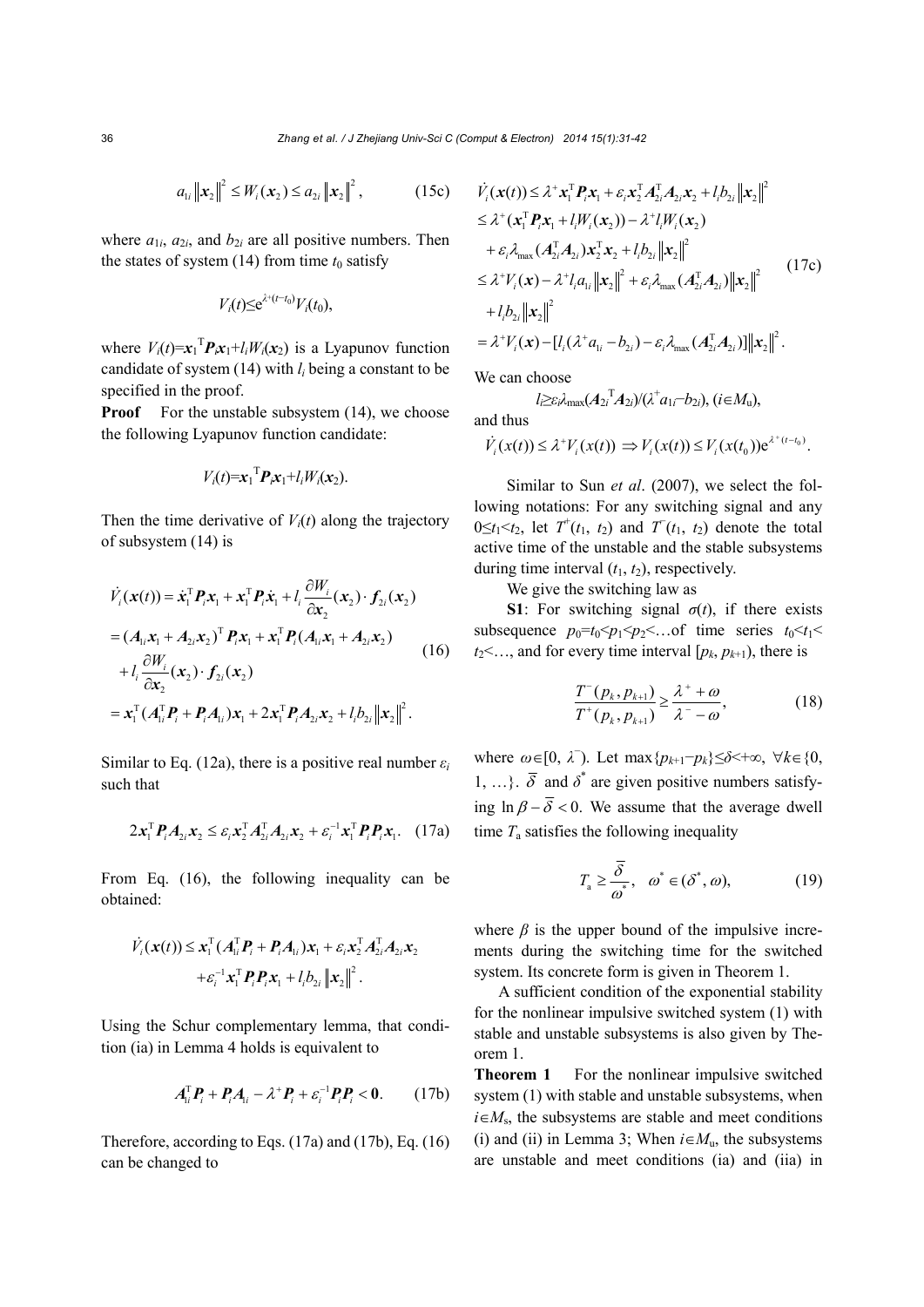Lemma 4. The nonlinear impulsive increments satisfy Assumption 3, the switching law is carried out according to S1, and then the switched system is exponentially stable. The attenuation of the states satisfies

$$
\|\mathbf{x}(t)\| \le \sqrt{k_2 e^c / k_1} \, \|\mathbf{x}(t_0)\| \, e^{-\eta(t - t_0)},\tag{20}
$$

where

$$
\beta = \max \{ \beta_1, \beta_2, ..., \beta_k \}, \ \beta_k = \max \{ \beta_{1k}, \beta_{2k} \},
$$
\n
$$
\beta_{1k} = \tilde{\lambda}_{1k} + \rho_{1k}^2 \lambda_{\max} (\mathbf{P}_{i_k} \mathbf{P}_{i_{k-1}}^{-1}) + 2 \sqrt{\tilde{\lambda}_{1k} \rho_{1k}^2 \lambda_{\max} (\mathbf{P}_{i_k} \mathbf{P}_{i_{k-1}}^{-1})},
$$
\n
$$
\tilde{\lambda}_{1k} = \lambda_{\max} (\mathbf{P}_{i_{k-1}}^{-1} (\mathbf{I} + \mathbf{E}_{1k})^T \mathbf{P}_{i_k} (\mathbf{I} + \mathbf{E}_{1k})),
$$
\n
$$
\beta_{2k} = \frac{l_{i_k} a_{2i_k}}{a_{1i_k}} \left( \tilde{\lambda}_{2k} + \rho_{2k}^2 + 2 \sqrt{\tilde{\lambda}_{2k} \rho_{2k}^2} \right),
$$
\n
$$
\tilde{\lambda}_{2k} = \lambda_{\max} ((\mathbf{I} + \mathbf{E}_{2k})^T (\mathbf{I} + \mathbf{E}_{2k})), \ c = (\lambda^+ + \omega) \delta,
$$
\n
$$
k_1 = \min_i \{ \lambda_{\min} (\mathbf{P}_i), l_i a_{1i} \}, \ k_2 = \max_i \{ \lambda_{\max} (\mathbf{P}_i), l_i a_{2i} \},
$$
\n
$$
\eta = (\omega - \omega^*) / 2.
$$
\n(21)

**Proof** We choose the piecewise Lyapunov function candidate as

$$
V_{\sigma(t)}(t) = \mathbf{x}_1^{\mathrm{T}} \mathbf{P}_{\sigma(t)} \mathbf{x}_1 + l_{\sigma(t)} W_{\sigma(t)}(\mathbf{x}_2).
$$
 (22)

When  $t \in (t_k, t_{k+1}]$ , the switched system switches to the  $i_k$ th subsystem; i.e., the  $i_k$ th subsystem is active during this time interval. Without loss of generality, we assume that the  $i<sub>k</sub>$ th subsystem is stable. Then from Lemma 3, we obtain

$$
V_{i_k}(\mathbf{x}(t)) \leq V_{i_k}(\mathbf{x}(t_k)) \mathrm{e}^{-\lambda^-(t-t_k)}.
$$

When  $t \in (t_{k+1}, t_{k+2}]$ , the switched system switches to the  $i_{k+1}$ th subsystem. We assume that the  $i_{k+1}$ th subsystem is unstable. Then from Lemma 4, we obtain

$$
V_{i_{k+1}}(\mathbf{x}(t)) \leq V_{i_{k+1}}(\mathbf{x}(t_{k+1})) e^{\lambda^{+}(t-t_{k+1})}.
$$

At switching time instant  $t_k$ , the switched system switches from the *ik*−1th subsystem to the *ik*th subsystem with impulsive increment. Hence,

$$
V(\mathbf{x}(t_k^+)) = [\mathbf{x}_1(t_k) + \Delta \mathbf{x}_1(t_k)]^T \, \mathbf{P}_{i_k} [\mathbf{x}_1(t_k) + \Delta \mathbf{x}_1(t_k)] + l_{i_k} W_{i_k} (\mathbf{x}_2(t_k) + \Delta \mathbf{x}_2(t_k)) = V_1(\mathbf{x}(t_k^+)) + V_2(\mathbf{x}(t_k^+)),
$$
 (23)

where

$$
V_1(\mathbf{x}(t_k^+)) = [\mathbf{x}_1(t_k) + \Delta \mathbf{x}_1(t_k)]^T \, \mathbf{P}_{i_k} [\mathbf{x}_1(t_k) + \Delta \mathbf{x}_1(t_k)],
$$
\n(24a)

$$
V_2(\mathbf{x}(t_k^+)) = l_{i_k} W_{i_k}(\mathbf{x}_2(t_k) + \Delta \mathbf{x}_2(t_k)).
$$
 (24b)

By applying the Cauchy-Schwarz inequality for  $V_1(\mathbf{x}(t_k^+))$ , we obtain

$$
V_{1}(\mathbf{x}(t_{k}^{+}))=[(\boldsymbol{I}+\boldsymbol{E}_{1k})\mathbf{x}_{1}(t_{k})+\phi_{k}(t_{k},\mathbf{x}_{1}(t_{k}))]^{T}\boldsymbol{P}_{i_{k}}
$$
  
\n
$$
\cdot[(\boldsymbol{I}+\boldsymbol{E}_{1k})\mathbf{x}_{1}(t_{k})+\phi_{k}(t_{k},\mathbf{x}_{1}(t_{k}))]
$$
  
\n
$$
=\mathbf{x}_{1}^{T}(t_{k})(\boldsymbol{I}+\boldsymbol{E}_{1k})^{T}\boldsymbol{P}_{i_{k}}(\boldsymbol{I}+\boldsymbol{E}_{1k})\mathbf{x}_{1}(t_{k})
$$
  
\n
$$
+2\mathbf{x}_{1}^{T}(t_{k})(\boldsymbol{I}+\boldsymbol{E}_{1k})^{T}\boldsymbol{P}_{i_{k}}\phi_{k}(t_{k},\mathbf{x}_{1}(t_{k}))
$$
  
\n
$$
+\phi_{k}^{T}(t_{k},\mathbf{x}_{1}(t_{k}))\boldsymbol{P}_{i_{k}}\phi_{k}(t_{k},\mathbf{x}_{1}(t_{k}))
$$
  
\n
$$
\leq \mathbf{x}_{1}^{T}(t_{k})(\boldsymbol{I}+\boldsymbol{E}_{1k})^{T}\boldsymbol{P}_{i_{k}}(\boldsymbol{I}+\boldsymbol{E}_{1k})\mathbf{x}_{1}(t_{k})
$$
  
\n
$$
+2\sqrt{\mathbf{x}_{1}^{T}(t_{k})(\boldsymbol{I}+\boldsymbol{E}_{1k})^{T}\boldsymbol{P}_{i_{k}}(\boldsymbol{I}+\boldsymbol{E}_{1k})\mathbf{x}_{1}(t_{k})}
$$
  
\n
$$
\cdot\sqrt{\phi_{k}^{T}(t_{k},\mathbf{x}_{1}(t_{k}))\boldsymbol{P}_{i_{k}}\phi_{k}(t_{k},\mathbf{x}_{1}(t_{k}))}
$$
  
\n
$$
+\phi_{k}^{T}(t_{k},\mathbf{x}_{1}(t_{k}))\boldsymbol{P}_{i_{k}}\phi_{k}(t_{k},\mathbf{x}_{1}(t_{k}))
$$
  
\n
$$
\leq \tilde{\lambda}_{1k}V_{1}(t_{k})+\rho_{1k}^{2}\lambda_{\max}\left(\boldsymbol{P}_{i_{k}}\boldsymbol{P}_{i_{k-1}}^{-1}\right)V_{1}(t_{k})
$$
  
\n
$$
+\rho_{1k}^{T}(t_{k},\mathbf
$$

Using the Cauchy-Schwarz inequality for the above formula, we obtain

$$
V_{2}(\mathbf{x}(t_{k}^{+})) \leq l_{i_{k}} a_{2i_{k}} \lambda_{\max} [(\mathbf{I} + \mathbf{E}_{2k})^{\mathrm{T}} (\mathbf{I} + \mathbf{E}_{2k})] ||\mathbf{x}_{2}(t_{k})||^{2}
$$
  
+  $l_{i_{k}} a_{2i_{k}} \rho_{2i}^{2} ||\mathbf{x}_{2}(t_{k})||^{2} + 2l_{i_{k}} a_{2i_{k}} \sqrt{\mathbf{x}_{2}^{\mathrm{T}}(t_{k}) (\mathbf{I} + \mathbf{E}_{2k})^{\mathrm{T}}}$   
 $\cdot \sqrt{(\mathbf{I} + \mathbf{E}_{2k}) \mathbf{x}_{2} (t_{k}) \boldsymbol{\phi}_{2k}^{\mathrm{T}}(t_{k}, \mathbf{x}_{2}(t_{k})) \boldsymbol{\phi}_{2k} (t_{k}, \mathbf{x}_{2}(t_{k}))}$   
 $\leq \tilde{\lambda}_{2k} \frac{l_{i_{k}} a_{2i_{k}}}{a_{1i_{k}}} V_{2}(t_{k}) + \frac{l_{i_{k}} a_{2i_{k}} \rho_{2k}^{2}}{a_{1i_{k}}} V_{2}(t_{k})$   
+  $2 \frac{l_{i_{k}} a_{2i_{k}}}{a_{1i_{k}}} \sqrt{\tilde{\lambda}_{2k}} V_{2}(t_{k}) \rho_{2k}^{2} V_{2}(t_{k})$   
=  $\beta_{2k} V_{2}(t_{k}).$  (25c)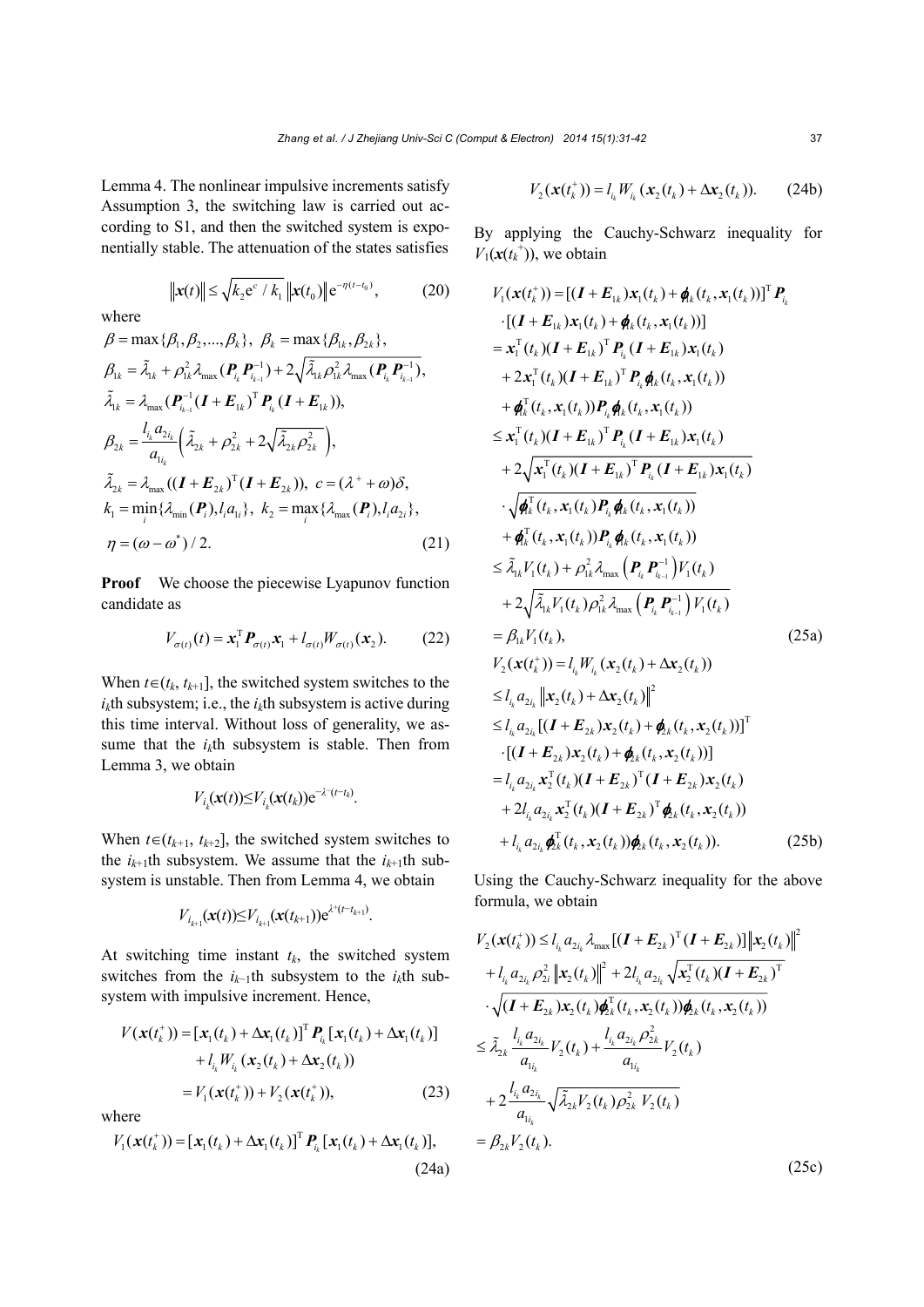Therefore, we can obtain

$$
V(x(t_k^+))\leq \beta_{1k}V_1(t_k)+\beta_{2k}V_2(t_k).
$$

Let  $\beta_k$ =max { $\beta_{1k}$ ,  $\beta_{2k}$ }. Then

$$
V(x(tk+)) \leq \beta_k V(t_k) . \tag{26}
$$

When the switched system has switched *k* times and  $t \in (t_k, t_{k+1}]$ , we have

$$
V(\mathbf{x}(t))\leq \beta_1\beta_2\ldots\beta_k e^{-\lambda^T T^{\top}}\cdot e^{\lambda^+T^+}V(\mathbf{x}(t_0)).
$$

Let *β*=max{*β*1, *β*2, …, *βk*}. Then

$$
V(\mathbf{x}(t)) \leq \beta^k e^{-\lambda^2 T^2 + \lambda^2 T^2} V(\mathbf{x}(t_0))
$$
  
=  $e^{-\lambda^2 T^2 + \lambda^2 T^2 + k \ln \beta} V(\mathbf{x}(t_0))$  (27)  
 $\leq e^{-\lambda^2 T^2 + \lambda^2 T^2 + k \delta} V(\mathbf{x}(t_0)).$ 

From switching law S1, and noticing that max{*pk*+1−  $p_k$ } $\leq \delta$   $\lt +\infty$ ,  $t \in [p_k, p_{k+1}]$ ,  $p_0=t_0$ , thus the time interval  $[t_0, t] = [p_0, p_k] \cup [p_k, t]$ . Then we obtain

$$
-\lambda^{-}T^{-}(t_{0},t) + \lambda^{+}T^{+}(t_{0},t)
$$
  
=  $-\omega(t-t_{0}) - (\lambda^{-} - \omega)T^{-}(t_{0},t)$   
+  $(\lambda^{+} + \omega)T^{+}(t_{0},t)$   
 $\leq -\omega(t-t_{0}) - (\lambda^{-} - \omega)T^{-}(p_{0},p_{k})$   
+  $(\lambda^{+} + \omega)T^{+}(p_{0},p_{k}) + (\lambda^{+} + \omega)T^{+}(p_{k},t)$   
 $\leq -\omega(t-t_{0}) + (\lambda^{+} + \omega)T^{+}(p_{k},t)$   
 $\leq -\omega(t-t_{0}) + (\lambda^{+} + \omega)\delta$   
=  $-\omega(t-t_{0}) + c$ .

From inequality (28), and noticing that the selection of average dwell time satisfies Eq. (19), we obtain  $V(t) \le e^{c} e^{-(\omega - \omega^{*})(t-t_0)} V_{\sigma(t_0)}(t_0)$ . From the conditions in Lemmas 3 and 4, for any  $i \in M$ , we can obtain

$$
\lambda_{\min}(\boldsymbol{P}_i) \| \boldsymbol{x}_1 \|^2 + l_i a_{1i} \| \boldsymbol{x}_2 \|^2 \leq V_i(\boldsymbol{x}),
$$
  
 
$$
V_i(\boldsymbol{x}) \leq \lambda_{\max}(\boldsymbol{P}_i) \| \boldsymbol{x}_1 \|^2 + l_i a_{2i} \| \boldsymbol{x}_2 \|^2.
$$

According to the definitions of  $k_1$  and  $k_2$ ,

$$
V(t) \le e^{c} e^{-(\omega - \omega^{*})(t-t0)} V_{\sigma(t_0)}(t_0) \Rightarrow
$$
  

$$
k_1 ||\mathbf{x}(t)||^{2} \le k_2 e^{c/2} e^{-(\omega - \omega^{*})(t-t_0)/2} ||\mathbf{x}(t_0)||^{2},
$$

and thus  $\|\mathbf{x}(t)\| \le \sqrt{k_2} \mathrm{e}^c / k_1 \|\mathbf{x}(t_0)\| \mathrm{e}^{-\eta(t-t_0)}$ ; that is, the switched system is exponentially stable. This completes the proof.

## **3.2 Robust exponential stability for nonlinear uncertain impulsive switched systems with stable and unstable subsystems**

For the subsystem of the uncertain switched system (2), we have the following results:

**Lemma 5** For every  $i \in M_s$ , the stable nonlinear subsystem of the uncertain switched system (2)

$$
\begin{cases} \dot{x}_1(t) = (A_{1i} + \Delta A_{1i})x(t) + (A_{2i} + \Delta A_{2i})x_2(t), \\ \dot{x}_2(t) = (f_{2i} + \Delta f_{2i})(x_2(t)), \end{cases}
$$
 (29)

satisfies that if there are positive numbers  $\lambda^-, \varepsilon_i, \eta_i$ , and  $\delta_i$  such that

(i) There exists a positive definite solution matrix *Pi* leading to

$$
\begin{pmatrix} \boldsymbol{\Pi}_i & \boldsymbol{P}_i \boldsymbol{D}_i & \boldsymbol{P}_i \\ \boldsymbol{D}_i^{\mathrm{T}} \boldsymbol{P}_i & -(\eta_i + \delta_i)^{-1} \boldsymbol{I} & \boldsymbol{0} \\ \boldsymbol{P}_i & \boldsymbol{0} & -\varepsilon_i \boldsymbol{I} \end{pmatrix} < \boldsymbol{0}, \qquad (30a)
$$

 ${\bf W}$  where  ${\bf \Pi}_{i} = A_{1i}{}^{T} {\bf P}_{i} + {\bf P}_{i} A_{1i} + \lambda^{T} {\bf P}_{i} + \delta_{i}^{-1} {\bf H}_{1i}{}^{T} {\bf H}_{1i}.$ 

(ii) There exists a proper, positive definite, and radically unbounded function  $W_i(\mathbf{x}_2)$ , such that

$$
-d_{1i} \left\| \mathbf{x}_2 \right\|^2 \leq \frac{\partial W_i(\mathbf{x}_2)}{\partial \mathbf{x}_2} \cdot f_{2i}(\mathbf{x}_2) \leq -b_{1i} \left\| \mathbf{x}_2 \right\|^2, \quad (30b)
$$

$$
a_{1i} \left\| \mathbf{x}_2 \right\|^2 \leq W_i(\mathbf{x}_2) \leq a_{2i} \left\| \mathbf{x}_2 \right\|^2, \quad (30c)
$$

where  $a_{1i}$ ,  $a_{2i}$ ,  $b_{1i}$ , and  $d_{1i}$  are all positive numbers. Then the states of uncertain system  $(29)$  from time  $t_0$ satisfy

$$
V_i(t) \leq e^{-\lambda^-(t-t_0)} V_i(t_0),
$$

where  $V_i(t) = x_1^\text{T} P_i x_1 + l_i W_i(x_2)$  is a Lyapunov function candidate of system (29) with *li* being a constant to be specified in the proof.

**Proof** For the stable subsystem (29) with uncertainties, we choose the Lyapunov function candidate  $V_i(t) = x_1$ <sup>T</sup> $P_i x_1 + l_i W_i(x_2)$ . Then the time derivative of  $V_i(t)$  along the trajectory of subsystem (29) is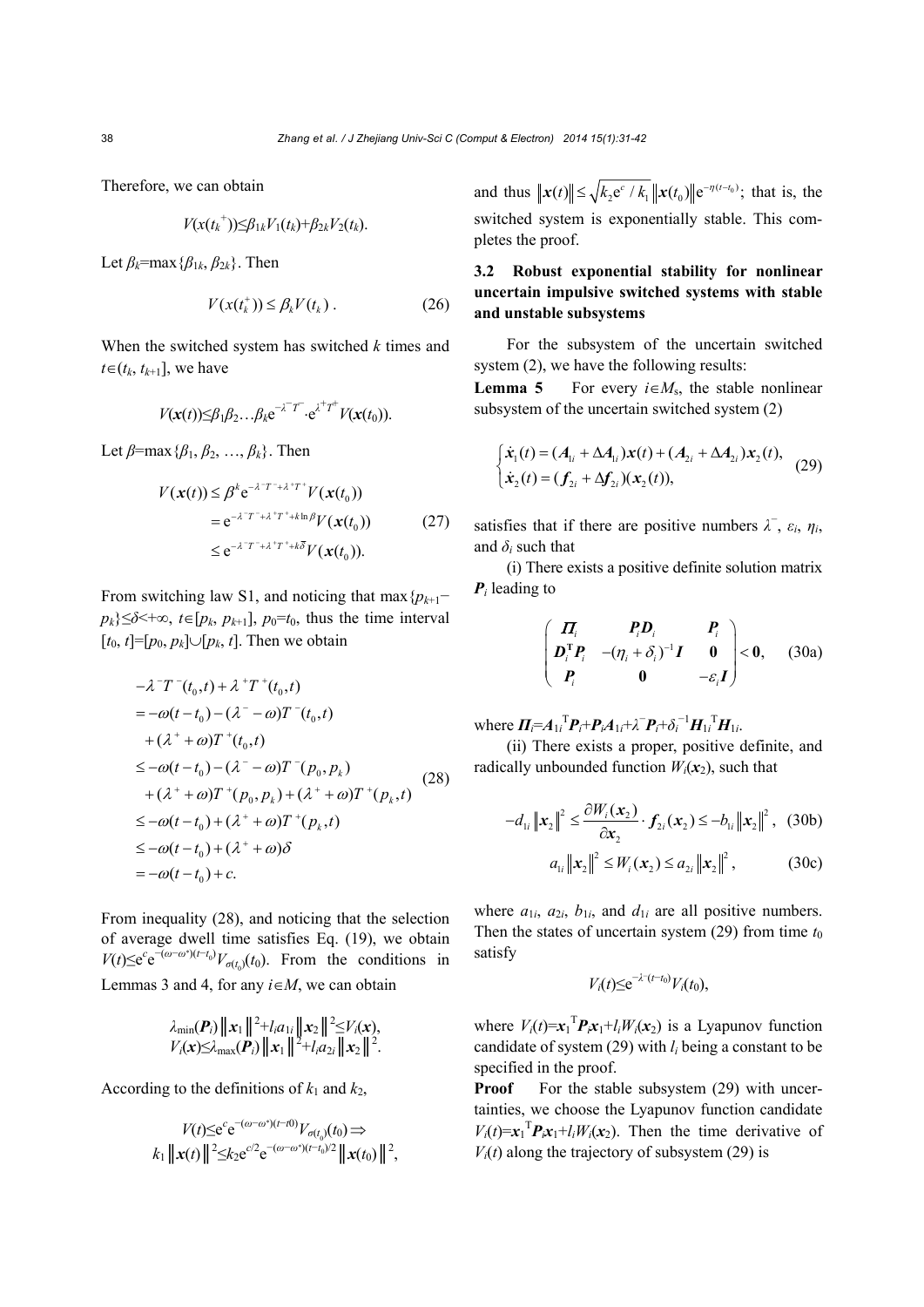$$
\dot{V}_i(\mathbf{x}(t)) = \dot{\mathbf{x}}_1^{\mathrm{T}} \mathbf{P}_i \mathbf{x}_1 + \mathbf{x}_1^{\mathrm{T}} \mathbf{P}_i \dot{\mathbf{x}}_1 + l_i \frac{\partial W_i}{\partial \mathbf{x}_2} (\mathbf{x}_2) \n\cdot (\mathbf{f}_{2i}(\mathbf{x}_2) + \Delta \mathbf{f}_{2i}(\mathbf{x}_2)) \n= \mathbf{x}_1^{\mathrm{T}} (\mathbf{A}_{1i}^{\mathrm{T}} \mathbf{P}_i + \mathbf{P}_i \mathbf{A}_{1i}) \mathbf{x}_1 + 2 \mathbf{x}_1^{\mathrm{T}} \mathbf{P}_i \mathbf{A}_{2i} \mathbf{x}_2 \n+ 2 \mathbf{x}_1^{\mathrm{T}} \mathbf{P}_i \Delta \mathbf{A}_{1i} \mathbf{x}_1 + 2 \mathbf{x}_1^{\mathrm{T}} \mathbf{P}_i \Delta \mathbf{A}_{2i} \mathbf{x}_2 \n+ l_i \frac{\partial W_i}{\partial \mathbf{x}_2} (\mathbf{x}_2) \cdot (\mathbf{f}_{2i}(\mathbf{x}_2) + \Delta \mathbf{f}_{2i}(\mathbf{x}_2)) \n= \mathbf{x}_1^{\mathrm{T}} (\mathbf{A}_{1i}^{\mathrm{T}} \mathbf{P}_i + \mathbf{P}_i \mathbf{A}_{1i}) \mathbf{x}_1 + 2 \mathbf{x}_1^{\mathrm{T}} \mathbf{P}_i \mathbf{A}_{2i} \mathbf{x}_2 \n+ 2 \mathbf{x}_1^{\mathrm{T}} \mathbf{P}_i \mathbf{D}_i \mathbf{F}_i \mathbf{H}_{1i} \mathbf{x}_1 + 2 \mathbf{x}_1^{\mathrm{T}} \mathbf{P}_i \mathbf{D}_i \mathbf{F}_i \mathbf{H}_{2i} \mathbf{x}_2 \n+ l_i \frac{\partial W_i}{\partial \mathbf{x}_2} (\mathbf{x}_2) \cdot (\mathbf{f}_{2i}(\mathbf{x}_2) + \Delta \mathbf{f}_{2i}(\mathbf{x}_2)).
$$
\n(31)

From Lemma 1, there exists positive numbers  $\varepsilon_i$ ,  $\eta_i$ , and  $\delta$ <sup>*i*</sup> such that

$$
2x_1^{\mathrm{T}}P_iA_{2i}x_2 \leq \varepsilon_i x_2^{\mathrm{T}} A_{2i}^{\mathrm{T}} A_{2i}x_2 + \varepsilon_i^{-1} x_1^{\mathrm{T}} P_i P_i x_1, \quad (32a)
$$
  
\n
$$
2x_1^{\mathrm{T}}P_iD_iF_iH_{1i}x_1 \leq \delta_i^{-1} x_1^{\mathrm{T}}H_{1i}^{\mathrm{T}}H_{1i}x_1 + \delta_i x_1^{\mathrm{T}}P_iD_iD_i^{\mathrm{T}}P_i x_1,
$$
  
\n(32b)  
\n
$$
2x_1^{\mathrm{T}}P_iD_iF_iH_{2i}x_2 \leq \eta_i^{-1} x_2^{\mathrm{T}}H_{2i}^{\mathrm{T}}H_{2i}x_2 + \eta_i x_1^{\mathrm{T}}P_iD_iD_i^{\mathrm{T}}P_i x_1.
$$
  
\n(32c)

By the Schur complementary lemma, that the condition (i) in Lemma 5 holds is equivalent to

$$
A_{ii}^{\mathrm{T}}P_i + P_i A_{ii} + \lambda^{\mathrm{T}} P_i + \delta_i^{\mathrm{T}} H_{ii}^{\mathrm{T}} H_{ii}
$$
  
+
$$
(\eta_i + \delta_i) P_i D_i D_i^{\mathrm{T}} P_i + \varepsilon_i^{\mathrm{T}} P_i P_i < 0.
$$
 (33)

By Eqs. (32) and (33), a simple calculation leads to

$$
\vec{V}_i(\mathbf{x}(t)) \le -\lambda^{-1} \mathbf{x}_1^{\mathrm{T}} \mathbf{P}_i \mathbf{x}_1 + \varepsilon_i \mathbf{x}_2^{\mathrm{T}} \mathbf{A}_{2i}^{\mathrm{T}} \mathbf{A}_{2i} \mathbf{x}_2 \n+ \eta_i^{-1} \mathbf{x}_2^{\mathrm{T}} \mathbf{H}_{2i}^{\mathrm{T}} \mathbf{H}_{2i} \mathbf{x}_2 - l_i b_{2i} ||\mathbf{x}_2||^2 + l_i q_i d_{1i} ||\mathbf{x}_2||^2 \n\le -\lambda^{-1} \mathbf{x}_1^{\mathrm{T}} \mathbf{P}_i \mathbf{x}_1 - \lambda^{-1} \mathbf{W}_i(\mathbf{x}_2) + \lambda^{-1} \mathbf{W}_i(\mathbf{x}_2) \n+ \varepsilon_i \lambda_{\max} (\mathbf{A}_{2i}^{\mathrm{T}} \mathbf{A}_{2i}) ||\mathbf{x}_2||^2 + \eta_i^{-1} \lambda_{\max} (\mathbf{H}_{2i}^{\mathrm{T}} \mathbf{H}_{2i}) ||\mathbf{x}_2||^2 \n- l_i b_{2i} ||\mathbf{x}_2||^2 + l_i q_i d_{1i} ||\mathbf{x}_2||^2 \n\le -\lambda^{-1} V_i(\mathbf{x}) - [l_i (b_{2i} - \lambda^{-1} l_i a_{2i} - q_i d_{1i}) \n- \varepsilon_i \lambda_{\max} (\mathbf{A}_{2i}^{\mathrm{T}} \mathbf{A}_{2i}) - \eta_i^{-1} \lambda_{\max} (\mathbf{H}_{2i}^{\mathrm{T}} \mathbf{H}_{2i})] ||\mathbf{x}_2||^2. \tag{34}
$$

Let

$$
l_i \geq [\varepsilon_i \lambda_{\max} (A_{2i}^{\mathrm{T}} A_{2i}) + \eta_i^{-1} \lambda_{\max} (H_{2i}^{\mathrm{T}} H_{2i})]
$$

$$
\cdot (b_{2i} - \lambda^{-1} l_i a_{2i} - q_i d_{1i})^{-1}.
$$

Then

$$
\dot{V}_i(\mathbf{x}(t)) \le -\lambda^{-1} V_i(\mathbf{x}(t)) \Rightarrow V_i(\mathbf{x}(t)) \le V_i(\mathbf{x}(t_0)) e^{-\lambda^{-}(t-t_0)}.
$$
\n(35)

**Lemma 6** For every  $i \in M_u$ , the unstable uncertain nonlinear subsystem

$$
\begin{cases} \dot{x}_1(t) = (A_{1i} + \Delta A_{1i})x(t) + (A_{2i} + \Delta A_{2i})x_2(t), \\ \dot{x}_2(t) = (f_{2i} + \Delta f_{2i})(x_2(t)), \end{cases}
$$
 (36)

satisfies that if there exists positive numbers  $\lambda^+$ ,  $\varepsilon_i$ ,  $\eta_i$ , and  $\delta$ <sup>*i*</sup> such that

(ia) There exists a positive definite solution matrix  $P_i$  leading to

$$
\begin{pmatrix}\n\overline{H}_i & P_i D_i & P_i \\
D_i^T P_i & -(\eta_i + \delta_i)^{-1} I & 0 \\
P_i & 0 & -\varepsilon_i I\n\end{pmatrix} < 0, \qquad (37a)
$$

where  $\overline{\boldsymbol{H}}_i = A_{1i}^{\mathrm{T}} \boldsymbol{P}_i + \boldsymbol{P}_i A_{1i} - \lambda^{\mathrm{T}} \boldsymbol{P}_i + \delta_i^{-1} \boldsymbol{H}_{1i}^{\mathrm{T}} \boldsymbol{H}_{1i}$ .

(iia) There exists a proper, positive definite, and radically unbounded function  $W_i(\mathbf{x}_2)$ , such that

$$
\frac{\partial W_i(\mathbf{x}_2)}{\partial \mathbf{x}_2} \cdot \mathbf{f}_{2i}(\mathbf{x}_2) \le b_{2i} ||\mathbf{x}_2||^2, \tag{37b}
$$

$$
a_{1i} \|x_2\|^2 \le W_i(x_2) \le a_{2i} \|x_2\|^2, \qquad (37c)
$$

where  $a_{1i}$ ,  $a_{2i}$ , and  $b_{2i}$  are all positive numbers. Then the states of system  $(36)$  from time  $t_0$  satisfy

$$
V_i(t) \leq e^{\lambda^+(t-t_0)} V_i(t_0),
$$

where  $V_i(t) = x_1^\text{T} P_i x_1 + l_i W_i(x_2)$  is a Lyapunov function candidate of system (36) with *li* being a constant to be specified in the proof.

**Proof** For unstable uncertain subsystem (36), we choose the following Lyapunov function candidate:

$$
V_i(t)=\mathbf{x}_1^{\mathrm{T}}\mathbf{P}_i\mathbf{x}_1+l_iW_i(\mathbf{x}_2).
$$

Similar to Lemma 4, the time derivative of  $V_i(t)$  along the trajectory of subsystem (36) is

$$
\dot{V}_i(\mathbf{x}(t)) = \mathbf{x}_1^{\mathrm{T}} (A_{1i}^{\mathrm{T}} \mathbf{P}_i + \mathbf{P}_i A_{1i}) \mathbf{x}_1 + 2 \mathbf{x}_1^{\mathrm{T}} \mathbf{P}_i A_{2i} \mathbf{x}_2 \n+ 2 \mathbf{x}_1^{\mathrm{T}} \mathbf{P}_i \mathbf{D}_i \mathbf{F}_i \mathbf{H}_{1i} \mathbf{x}_1 + 2 \mathbf{x}_1^{\mathrm{T}} \mathbf{P}_i \mathbf{D}_i \mathbf{F}_i \mathbf{H}_{2i} \mathbf{x}_2
$$
\n(38)  
\n
$$
+ l_i \frac{\partial W_i}{\partial \mathbf{x}_2} (\mathbf{x}_2) \cdot (\mathbf{f}_{2i} (\mathbf{x}_2) + \Delta \mathbf{f}_{2i} (\mathbf{x}_2)).
$$

By the Schur complementary lemma, that condition (ia) in Lemma 6 holds is equivalent to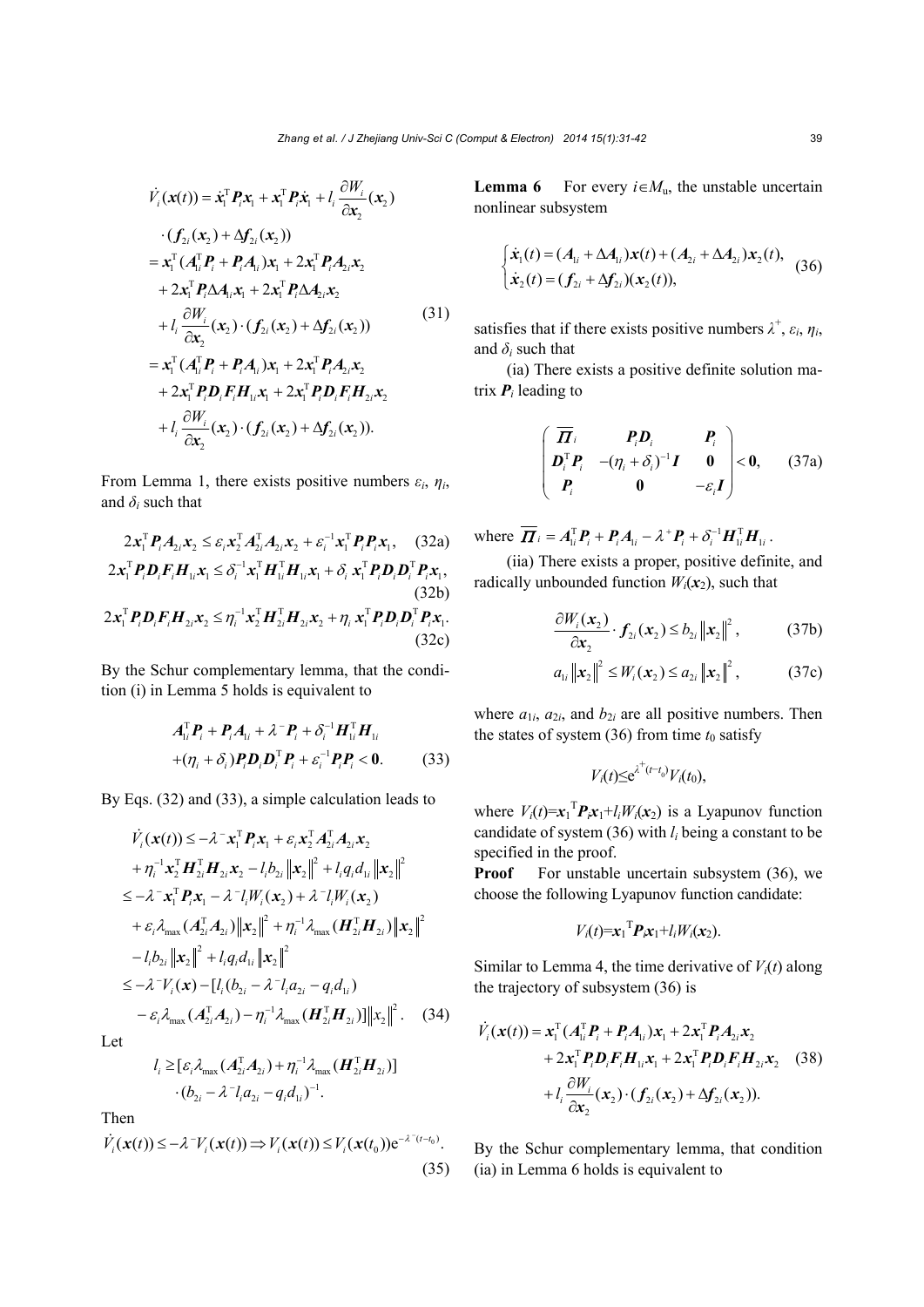$$
A_{1i}^{\mathrm{T}}P_i + P_i A_{1i} - \lambda^+ P_i + \delta_i^{-1} H_{1i}^{\mathrm{T}} H_{1i}
$$
  
+
$$
(\eta_i + \delta_i) P_i D_i D_i^{\mathrm{T}} P_i + \varepsilon_i^{-1} P_i P_i < 0. \qquad (39a)
$$

According to Eqs. (32), (37), and (39a), Eq. (38) can be changed to

$$
\dot{V}_i(\boldsymbol{x}(t)) \leq \lambda^+ \boldsymbol{x}_1^{\mathrm{T}} \boldsymbol{P}_i \boldsymbol{x}_1 + \lambda^+ l_i W_i(\boldsymbol{x}_2) - \lambda^+ l_i W_i(\boldsymbol{x}_2)
$$
\n
$$
+ [\varepsilon_i \lambda_{\max} (\boldsymbol{A}_{2i}^{\mathrm{T}} \boldsymbol{A}_{2i}) + \eta_i^{-1} \lambda_{\max} (\boldsymbol{H}_{2i}^{\mathrm{T}} \boldsymbol{H}_{2i})
$$
\n
$$
+ l_i b_{2i} + l_i b_{2i} q_i] \| \boldsymbol{x}_2 \|^2, \qquad (39b)
$$

$$
\dot{V}_i(\mathbf{x}(t)) \le \lambda^+ V_i(\mathbf{x}(t)) - [l_i(\lambda^+ a_{1i} - b_{2i} - b_{2i} q_i) -\varepsilon_i \lambda_{\text{max}} (\mathbf{A}_{2i}^{\text{T}} \mathbf{A}_{2i}) - \eta_i^{-1} \lambda_{\text{max}} (\mathbf{H}_{2i}^{\text{T}} \mathbf{H}_{2i}) ] ||x_2||^2. (39c)
$$

Let

$$
l_i \geq [\varepsilon_i \lambda_{\max}(\boldsymbol{A}_{2i}^{\mathrm{T}}\boldsymbol{A}_{2i}) + \eta_i^{-1}\lambda_{\max}(\boldsymbol{H}_{2i}^{\mathrm{T}}\boldsymbol{H}_{2i})] \cdot (\lambda^{\mathrm{T}}\boldsymbol{a}_{1i} - \boldsymbol{b}_{2i} - \boldsymbol{b}_{2i}\boldsymbol{q}_i)^{-1}.
$$

Then

$$
V_i(\mathbf{x}(t)) \leq \lambda^+ V_i(\mathbf{x}(t)) \Rightarrow V_i(\mathbf{x}(t)) \leq V_i(\mathbf{x}(t_0)) e^{\lambda^+(t-t_0)}.
$$

Thus, we can obtain a sufficient condition of robust exponential stability for the uncertain nonlinear impulsive switched system (2) with stable and unstable subsystems by Theorem 2.

**Theorem 2** For the nonlinear impulsive uncertain switched system (2) with stable and unstable subsystems, the uncertainties satisfy Assumptions 1 and 2. When  $i \in M_s$ , the subsystems are stable and meet conditions (i) and (ii) in Lemma 5; When  $i \in M_u$ , the subsystems are unstable and meet conditions (ia) and (iia) in Lemma 6. The nonlinear impulsive increments satisfy Assumption 3, and the switching law is carried out according to S1. Then the uncertain switched system is exponentially stable. The attenuation of the states satisfies

$$
\|\mathbf{x}(t)\| \le \sqrt{k_2 e^{c} / k_1} \|\mathbf{x}(t_0)\| e^{-\eta(t - t_0)}.
$$
 (40)

All the symbols have the same meanings as those in Theorem 1.

**Proof** We choose the piecewise Lyapunov function candidate for uncertain switched system (2) as

$$
V_{\sigma(t)}(t) = \mathbf{x}_1^{\mathrm{T}} \mathbf{P}_{\sigma(t)} \mathbf{x}_1 + l_{\sigma(t)} W_{\sigma(t)}(\mathbf{x}_2).
$$
 (41)

When  $t \in (t_k, t_{k+1}]$ , the uncertain switched system switches to the  $i_k$ <sup>th</sup> subsystem; that is, the  $i_k$ <sup>th</sup> subsystem is active during this time interval. Without loss

of generality, we assume that the  $i_k$ <sup>th</sup> subsystem is stable. Then from Lemma 5, we obtain

$$
V_{i_k}(\mathbf{x}(t)) \leq V_{i_k}(\mathbf{x}(t_k)) \mathrm{e}^{-\lambda^{-}(t-t_k)}
$$

.

When  $t \in (t_{k+1}, t_{k+2}]$ , the uncertain switched system switches to the  $i_{k+1}$ th subsystem. Assume that the  $i_{k+1}$ th subsystem is unstable. Then from Lemma 6, we have

$$
V_{i_{k+1}}(\mathbf{x}(t)) \leq V_{i_{k+1}}(\mathbf{x}(t_{k+1})) e^{\lambda^{+}(t-t_{k+1})}.
$$

Then we can use the similar method in Theorem 1 to prove Theorem 2.

**Remark 2** The parameters (such as *Pi*) in Theorem 2 are different from those in Theorem 1, because they are satisfying different inequalities. We use the same notations here just for simplification.

## **4 Simulation**

Consider the following nonlinear impulsive switched system consisting of two subsystems:

$$
\begin{cases} \dot{x}_1(t) = A_{1\sigma(t)}x(t) + A_{2\sigma(t)}x_2(t), \\ \dot{x}_2(t) = f_{2\sigma(t)}(x_2(t)), \end{cases}
$$
(42)

where  $\sigma(t)$ :  $[0, +\infty) \rightarrow M = \{1, 2\}$ ,

$$
A_{11} = \begin{bmatrix} -2 & 1 \\ 0 & -2 \end{bmatrix}, A_{21} = \begin{bmatrix} 0 \\ 1 \end{bmatrix},
$$
  

$$
A_{12} = \begin{bmatrix} 1 & 0 \\ 1 & 1 \end{bmatrix}, A_{22} = \begin{bmatrix} -1 \\ 0 \end{bmatrix},
$$
  

$$
f_{21} = -2x_2 - x_2 \sin^2 x_2, f_{22} = x_2 - x_2 \sin^2 x_2.
$$

The impulsive increments at time  $t=t_k$  are

$$
\boldsymbol{E}_{1k} = \begin{pmatrix} -0.5 & 0 \\ 0 & 0.5 \end{pmatrix}, \boldsymbol{\phi}_k = \begin{pmatrix} 0.1\sin(x_{11}(t_k)) \\ 0.2\sin(x_{12}(t_k)) \end{pmatrix},
$$

$$
\boldsymbol{E}_{2k} = -0.3, \boldsymbol{\phi}_k = 0.1\sin^2(x_2(t_k)).
$$

We can select  $W_1(x_2) = W_2(x_2) = 0.5x_2^2$ . Then by direct calculation we can obtain

$$
\frac{\partial W_1(\mathbf{x}_2)}{\partial \mathbf{x}_2} \cdot f_{21}(\mathbf{x}_2) = -2\mathbf{x}_2^2 - \mathbf{x}_2^2 \sin^2 \mathbf{x}_2 \le -2\|\mathbf{x}_2\|^2,
$$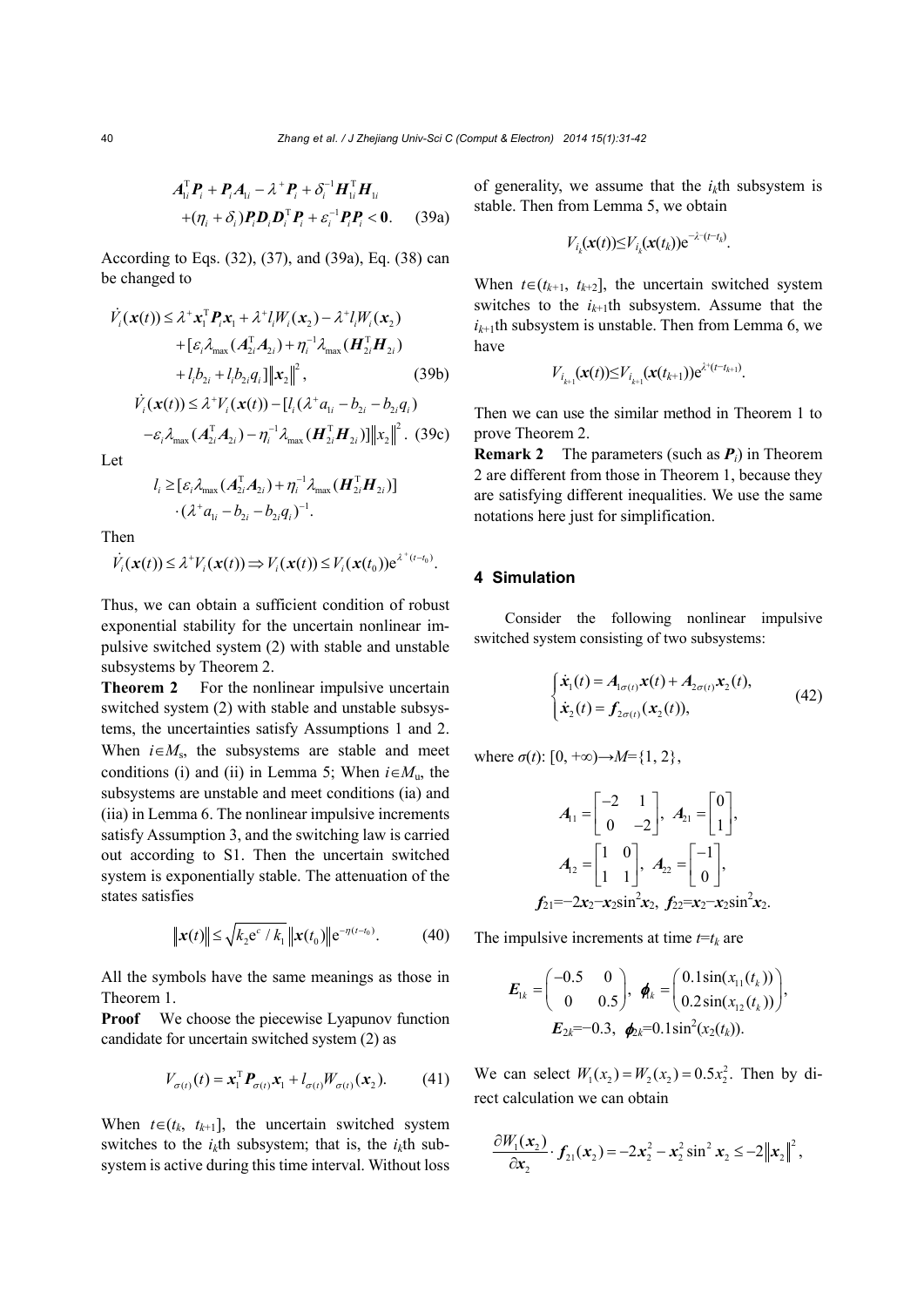$$
\frac{\partial W_2(\mathbf{x}_2)}{\partial \mathbf{x}_2} \cdot \mathbf{f}_{22}(\mathbf{x}_2) = \mathbf{x}_2^2 - \mathbf{x}_2^2 \sin^2 \mathbf{x}_2 \le ||\mathbf{x}_2||^2.
$$

Thus, the given subsystems satisfy the conditions in Theorem 1. Let  $\lambda$ <sup>-</sup>=3.6 and  $\lambda$ <sup>+</sup>=2.5. By solving LMI (9a), we can obtain the solution matrices and parameters:

$$
\mathbf{P}_{1} = \begin{pmatrix} 0.4949 & -0.9763 \\ -0.9763 & 6.2636 \end{pmatrix},
$$

$$
\mathbf{P}_{2} = \begin{pmatrix} 2.1501 & -0.3974 \\ -0.3974 & 0.2618 \end{pmatrix},
$$

$$
\varepsilon_{1} = 16.6124, \varepsilon_{2} = 4.8372.
$$

It is easy to know that the first subsystem is stable, and the second subsystem is unstable. We choose the switching period as 0.8 s (which satisfies the average dwell time  $T_a > T_a^* = 0.383$ ). For every period, let the first subsystem be active for 0.6 s, and the second subsystem be active for 0.2 s. Take the initial state condition as  $x_0 = [1 - 2 2]^T$ . Figs. 1 and 2 show the state curves of the switched system. The impulsive increments at the switching time instant have strong influences on the state curves. The impulsive increments not only prolong the convergent time, but also increase the wave character of the system. In fact, if we choose the impulsive increments on overlarge, the system will be unstable.



**Fig. 1 State curves of the switched system without impulse (a) and with impulse (b)**



**Fig. 2 Switching the two subsystems** 

## **5 Conclusions**

In this paper we investigate the stability and robust stability of nonlinear impulsive switched systems consisting of both stable and unstable subsystems. Every subsystem of the switched system is a nonlinear system. The impulsive increments considered in this study are chosen as nonlinear functions of the systems' states. We have extended the impulsive increments for linear subsystems to nonlinear subsystems of switched systems.

#### **References**

- de la Sen, M., 2006. Stability of impulsive time-varying systems and compactness of the operators mapping the input space into the state and output spaces. *J. Math. Anal. Appl.*, **321**(2):621-650. [doi:10.1016/j.jmaa.2005.08.038]
- de la Sen, M., Luo, N.S., 2003. A note on the stability of linear time-delay systems with impulsive inputs. *IEEE Trans. Circ. Syst. I*, **50**(1):149-152. [doi:10.1109/TCSI.2002. 807514]
- Guan, Z.H., Hill, D.J., Shen, X.M., 2005. On hybrid impulsive and switching systems and application to nonlinear control. *IEEE Trans. Automat. Control*, **50**(7):1058-1062. [doi:10.1109/TAC.2005.851462]
- Hespanha, J.P., Morse, A.S., 1999. Stability of switched systems with average dwell-time. Proc. 38th IEEE Conf. on Decision and Control, p.2655-2660. [doi:10.1109/CDC. 1999.831330]
- Hespanha, J.P., Liberzon, D., Teel, A.R., 2008. Lyapunov conditions for input-to-state stability of impulsive systems. *Automatica*, **44**(11):2735-2744. [doi:10.1016/j. automatica.2008.03.021]
- Hiskens, I.A., 2001. Stability of hybrid system limit cycles: application to the compass gait biped robot. Proc. 40th IEEE Conf. on Decision and Control, p.774-779. [doi:10. 1109/.2001.980200]
- Kim, S., Campbell, S.A., Liu, X.Z., 2006. Stability of a class of linear switching systems with time delay. *IEEE Trans. Circ. Syst. I*, **53**(2):384-393. [doi:10.1109/TCSI.2005. 856666]